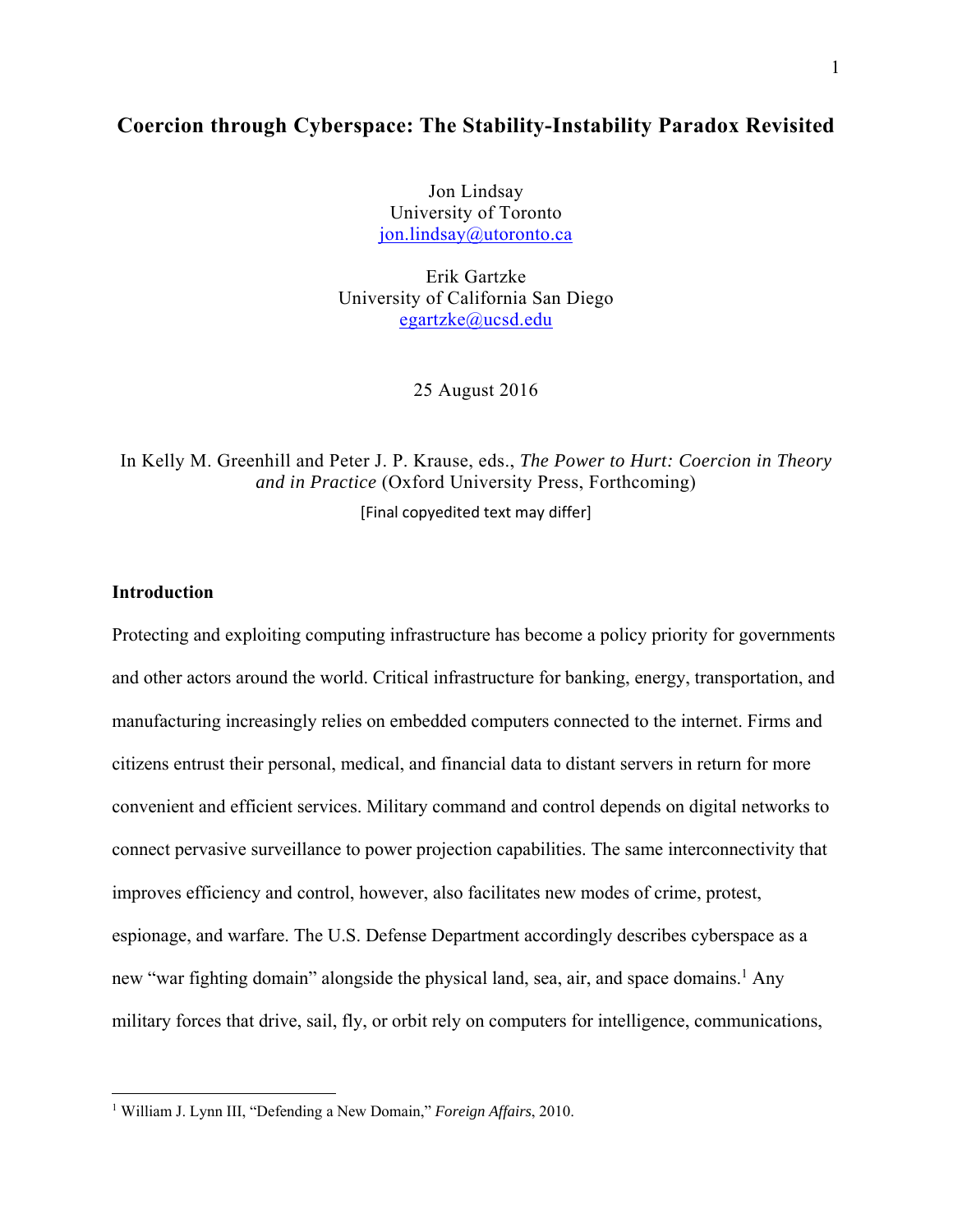logistics, and administration; any intrusions that disrupt, confuse, or deceive these systems may undermine tactical performance, potentially with strategic consequences (i.e., if forces cannot get to the war in time or, cannot target the enemy, and only the enemy, if they do). The cyber domain becomes attractive as a way to shape conflict in other domains, or to bypass military conflict altogether by exploiting civilian infrastructure for political or intelligence advantage.

Widespread belief that offense is easier than defense in cyberspace, that stronger states are increasingly vulnerable while weaker actors are increasingly empowered, and that the anonymity of cyber operations precludes effective deterrence leads many to argue that cyberspace brims with unprecedented, even revolutionary dangers.<sup>2</sup> Yet national security officials, defense firms, media pundits, and a burgeoning private cybersecurity industry all have incentives to exaggerate the threat, while the extreme secrecy of cyber operations complicates sober assessment.<sup>3</sup> Critics of the cyber revolution argue that most actors lack the capacity to overcome significant barriers to weaponization in cyberspace, while those that have the capacity lack the motivation to use it, choosing instead to explore digital variations on traditional espionage and covert action.<sup>4</sup> Nevertheless, even if breathless scenarios of a "digital Pearl

<sup>2</sup> Richard A Clarke and Robert K Knake, *Cyber War: The next Threat to National Security and What to Do about It* (New York: Ecco, 2010); Joel Brenner, *America the Vulnerable: Inside the New Threat Matrix of Digital Espionage, Crime, and Warfare* (New York: Penguin Press, 2011); Lucas Kello, "The Meaning of the Cyber Revolution: Perils to Theory and Statecraft," *International Security* 38, no. 2 (2013): 7–40. For counterarguments to these three particular claims, cf. Jon R. Lindsay, "Stuxnet and the Limits of Cyber Warfare," *Security Studies* 22, no. 3 (2013): 365–404.

<sup>&</sup>lt;sup>3</sup> Myriam Dunn Cavelty, "Cyber-Terror—Looming Threat or Phantom Menace? The Framing of the US Cyber-Threat Debate," *Journal of Information Technology & Politics* 4, no. 1 (2008): 19–36; Jerry Brito and Tate Watkins, "Loving the Cyber Bomb: The Dangers of Threat Inflation in Cybersecurity Policy," *Harvard National Security Journal* 3, no. 1 (2011): 39–84; Sean Lawson, "Beyond Cyber-Doom: Assessing the Limits of Hypothetical Scenarios in the Framing of Cyber-Threats," *Journal of Information Technology & Politics* 10, no. 1 (2013): 86– 103.

<sup>4</sup> Thomas Rid, "Cyber War Will Not Take Place," *The Journal of Strategic Studies* 35, no. 5 (2012): 5–32; Adam P Liff, "Cyberwar: A New 'Absolute Weapon'? The Proliferation of Cyberwarfare Capabilities and Interstate War," *The Journal of Strategic Studies* 35, no. 3 (2012): 401–28; Erik Gartzke, "The Myth of Cyberwar: Bringing War in Cyberspace Back Down to Earth," *International Security* 38, no. 2 (2013): 41–73; Jon R. Lindsay, "The Impact of China on Cybersecurity: Fiction and Friction," *International Security* 39, no. 3 (Winter 2014): 7–47; Brandon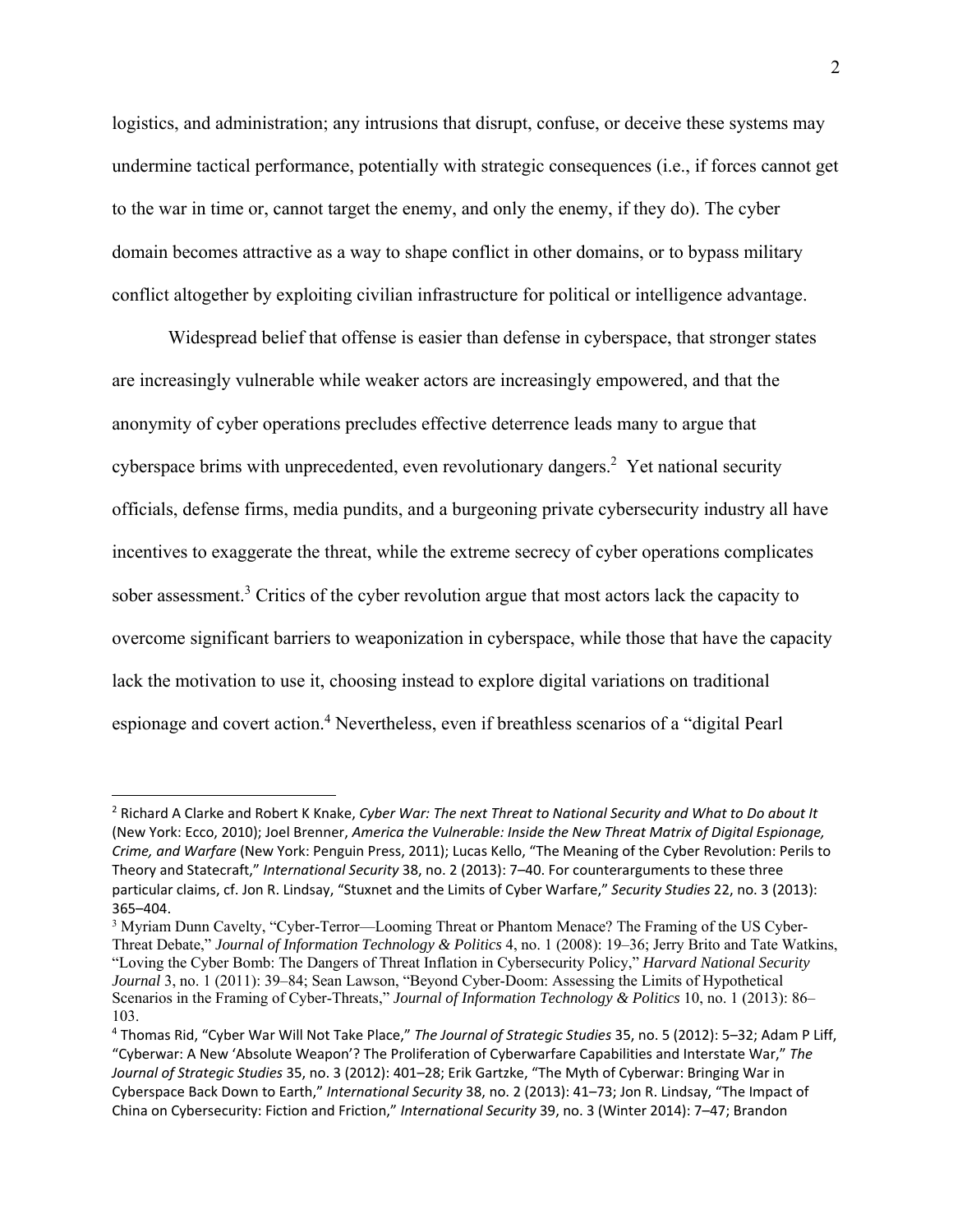Harbor" or "cyber 9/11" are overblown, cyberspace poses real challenges for international relations in theory and practice. As Austin Long argues in chapter 2, intelligence and coercion are increasingly linked, and cyberspace is increasingly valuable for intelligence. Recent events demonstrate that strategic actors are willing to use cyber operations as a tool of statecraft, even as the strategic results have proved ambiguous at best: Russian denial of service attacks and information operations in Estonia, Georgia, and Ukraine; relentless Chinese espionage campaigns and intrusive internet censorship; U.S.-Israeli sabotage of Iranian nuclear enrichment infrastructure; Iranian retaliation against Saudi Aramco and American banks; American cooptation of major internet firms for global signals intelligence collection revealed by Edward Snowden; criminal breeches of leading firms and government agencies exposing the private data of millions of citizens and government employees; North Korean harassment of Sony in Hollywood to protest a satirical movie; Russian attempts to influence the 2016 U.S. presidential election, and the list goes on.

To paraphrase Clausewitz, cyberwar is politics by other means. Understanding the dynamics, magnitude, and likelihood of aggression online requires an assessment of the operational requirements for staging various types of cyber operations, the strategic benefits actors hope to gain through them, and the risks of unintended consequences. In this chapter we lay out a typology of cyber operations that combines the logic of technological possibility with the logic of strategic utility. We distinguish a number of myths that assume cyber attacks can provide high rewards at low cost from more realistic options that deliver variable rewards at variable costs. There is no free lunch in cyberspace. As a result of technical and political constraints on secret operations that depend on interconnections between adversaries, the

Valeriano and Ryan C. Maness, *Cyber War versus Cyber Realities: Cyber Conflict in the International System* (New York: Oxford University Press, 2015).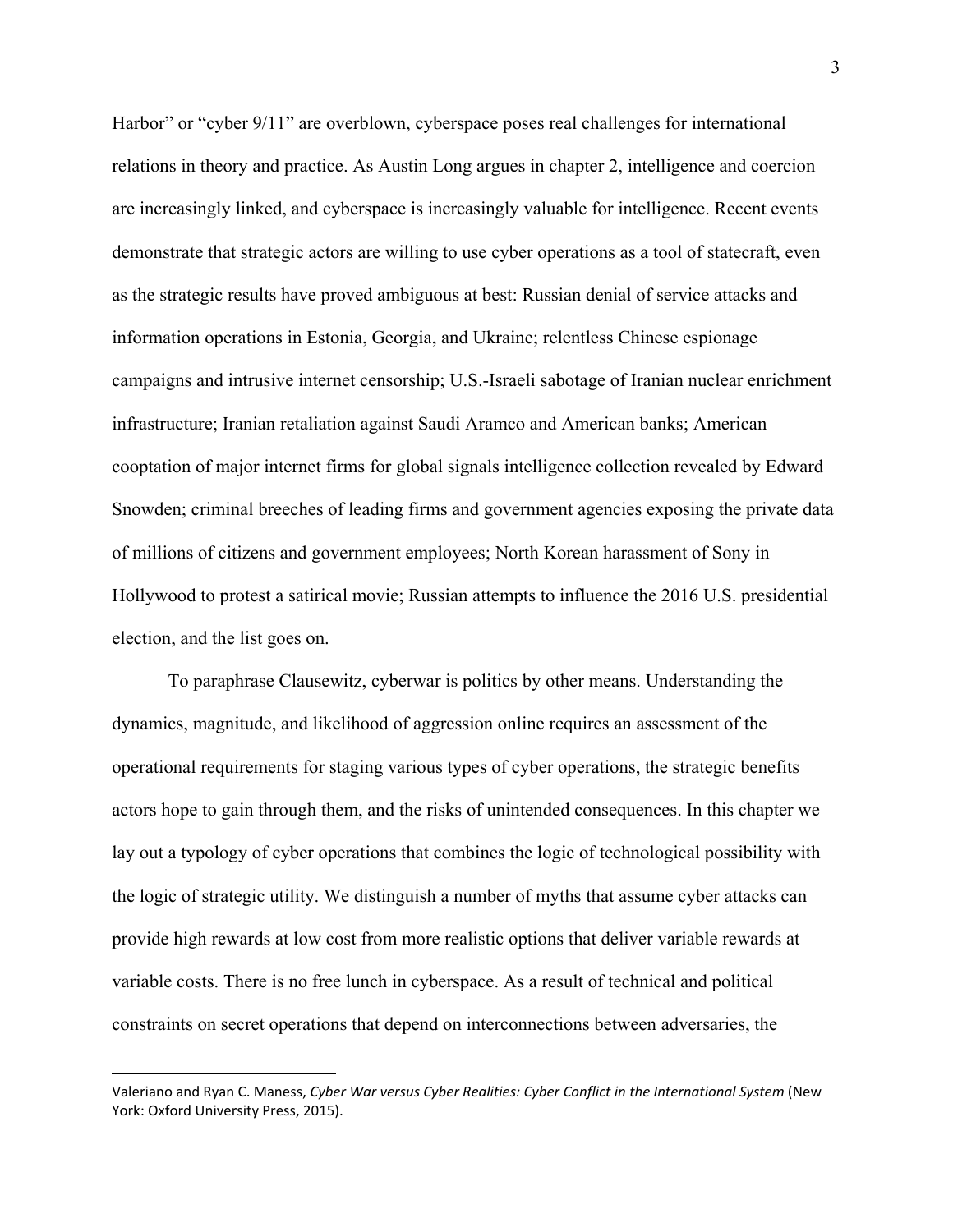coercive potential of cyberspace is more limited than generally appreciated. Because voluntary connections to the internet make cyber harms possible in the first place, aggressors must be careful not to provoke their victims to disconnect. The social and economic value of the internet both expands and constrains the scope for minor aggression like espionage, covert influence, and symbolic protest. Moreover, the availability of military instruments beyond the cyber domain creates potential for retaliation for unacceptable harms. There are diminishing incentives to "go big" with cyber warfare, even as an adjunct to battlefield operations, because victims have incentives to mount major investigations and shift domains to punish cyber aggression. Coercion still has an important role in cyberspace, nonetheless, especially when exploited in conjunction with other forms power such as military force. We thus delineate the ways in which the cyber domain can be used alone or in conjunction with other domains for deterrence or compellence.

Strategic logic helps to explain the highly skewed distribution of cyber harms we observe historically. While information technology creates the *possibility* for harm, it is political and economic incentives that determine the *probability* of harm. Small-scale aggression online and computer crime is relatively appealing and thus more abundant; large-scale cyber attacks are more difficult and less desirable for initiators and thus far less likely to occur. This argument extends the logic of the "stability-instability paradox" pioneered in the 1960s. Mutually assured destruction may have restrained the superpowers from engaging in direct confrontations during the Cold War, but nuclear threats could not credibly prevent the exercise of proxy wars throughout the Third World. The mechanisms of restraint in the cyber domain are slightly different than in the nuclear world insofar as actors look to maintain connectivity and avoid military retaliation vs. mutual Armageddon, but the results are similar: we see little to none of the most dangerous behavior but a great deal of provocative friction. It turns out that cyber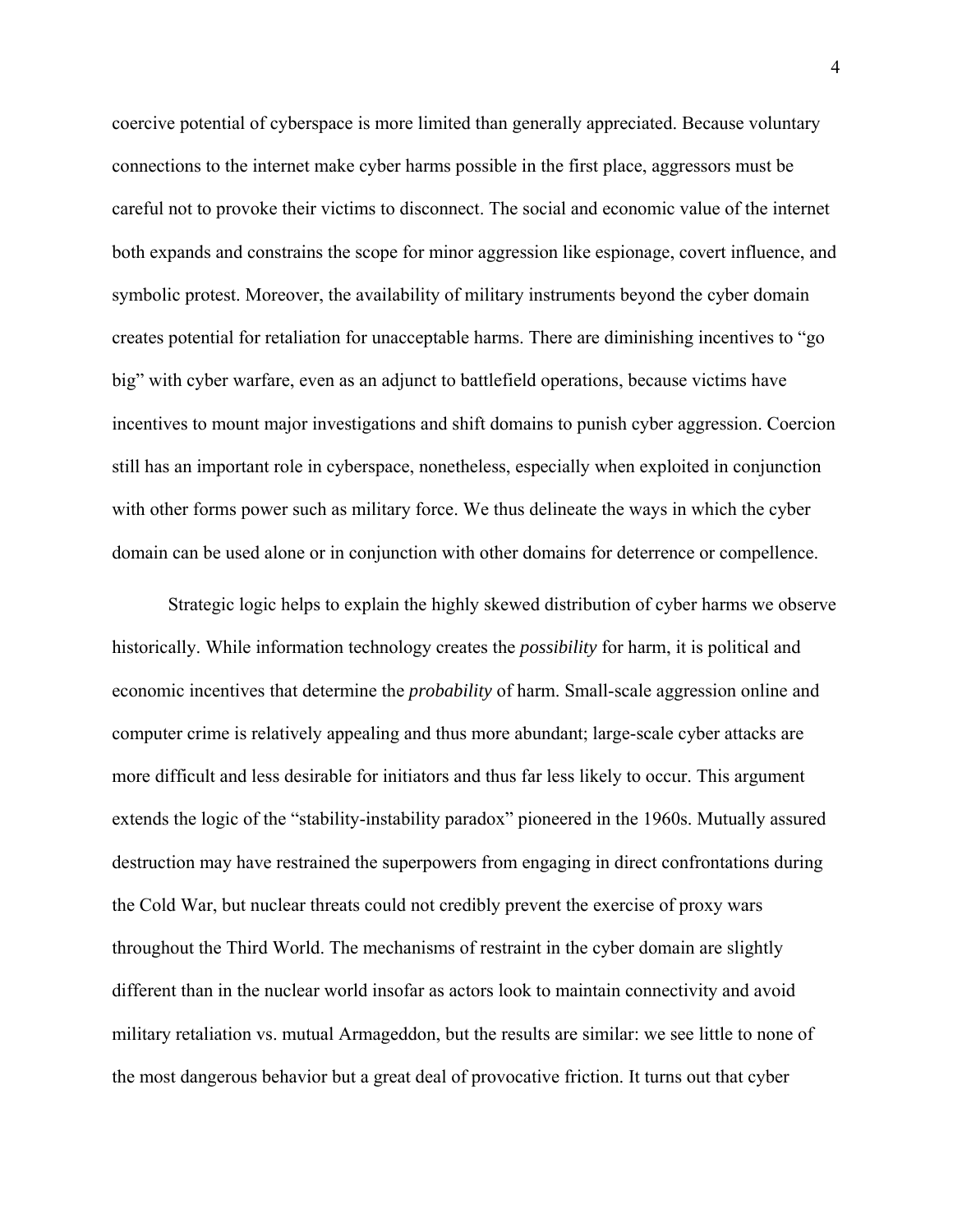revolutionaries and cyber skeptics are both partially correct. We should expect to see a lot more creative exploitation of global information infrastructure, but threat actors have strong incentives to restrain the intensity of their exploitation.

#### **The Power to Hurt Online**

It is common to hear alarming claims that the U.S. Department of Defense is attacked ten million times per day.<sup>5</sup> In reality most such "attacks" are routine automated port scans from cyber criminals trolling for low-hanging fruit. The majority of actual intrusions, including by sophisticated nation-state "advanced persistent threats" (APT), aim to steal data rather than disrupt systems. Cyber operations (also called "computer network operations") are conventionally divided into three functions: attack, exploitation, and defense.<sup>6</sup> Computer network exploitation (CNE) seeks to preserve the illusion of normal functioning in the target system while illicitly stealing data and using system resources. Attack (CNA), by contrast, may cause servers to shut down, alter important data, or create malfunctions in computer-controlled industrial equipment. CNE and CNA are so closely related that U.S. doctrine considers them together as offensive cyber operations (OCO). Both require the attacker to gain access to a target system through some combination of technical methods and malware (viruses, worms, Trojan horses, rootkits, *etc*.) that take advantage of design flaws or vulnerabilities, social engineering tricks to fool users into revealing sensitive data and passwords (phishing, baiting, water holing, candy drops, *etc*.), and a command and control network to coordinate the attack and obfuscate the attacker's identity. Only the malware payload differentiates exploitation from attack, which

<sup>5</sup> E.g., Zachary Fryer-Briggs, "U.S. Military Goes on Cyber Offensive," *Defense News*, March 24, 2012.

<sup>6</sup> A good primer is William A. Owens, Kenneth W. Dam, and Herbert S. Lin, eds., *Technology, Policy, Law, and Ethics Regarding U.S. Acquisition and Use of Cyberattack Capabilities* (Washington, D.C: National Academies Press, 2009). For U.S. doctrine see "Joint Publication 3-12 (R): Cyberspace Operations" (Washington, DC: U.S. Joint Chiefs of Staff, February 5, 2013).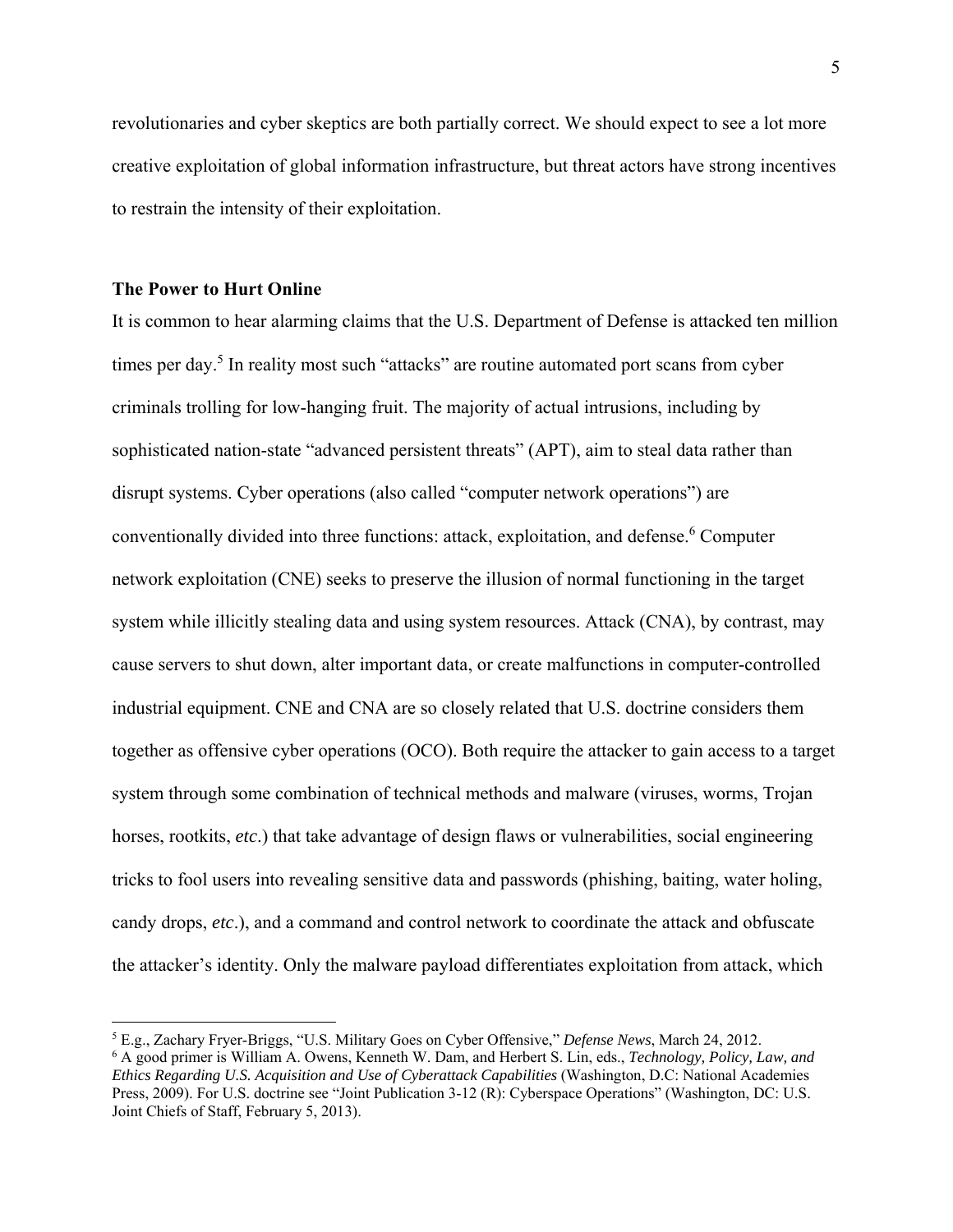creates a challenge for the defender trying to differentiate an intelligence penetration from something more sinister.<sup>7</sup> Moreover, most disruptive attacks invariably require supporting exploitation for preparatory reconnaissance and performance feedback. Ambiguity about the purpose and severity of intrusions contributes to something of a siege mentality in popular accounts of cybersecurity.

Cyber defense (CND) includes all measures taken to protect networks from adversarial attack and exploitation: the use of physical boundaries, network firewalls, and intrusion detection systems; bureaucratic procedures to keep software patches and antivirus definitions up to date and to educate users about operational security (or cyber "hygiene"); active monitoring of network activity and investigation of suspicious activity; and coordination with law enforcement and intelligence entities before and after an attack.<sup>8</sup> U.S. doctrine differentiates defensive cyber operations (DCO) that explicitly counter OCO from the routine maintenance of Department of Defense information networks (DODIN), but there is a defensive aspect inherent in any positive use of cyberspace that depends on the confidentiality, integrity, and availability of user data. The witting or unwitting insider threat remains an organization's weakest link: users routinely disregard prophylactic advice or get fooled by creative phishing scams. Sophisticated intruders especially prize "zero day" vulnerabilities (engineering flaws that have not yet been patched by vendors) for eluding detection during infiltration and exploitation since they are unguarded by definition. The use of multiple precious zero days in a single cyber campaign (as in Olympic Games by the United States or the so-called Elderwood group in Beijing) is often indicative of

<sup>7</sup> Ben Buchanan, *The Cybersecurity Dilemma* (London: Hurst, 2016).

<sup>8</sup> Ross Anderson, *Security Engineering: A Guide to Building Dependable Distributed Systems*, 2nd ed (Indianapolis, IN: Wiley Pub, 2008).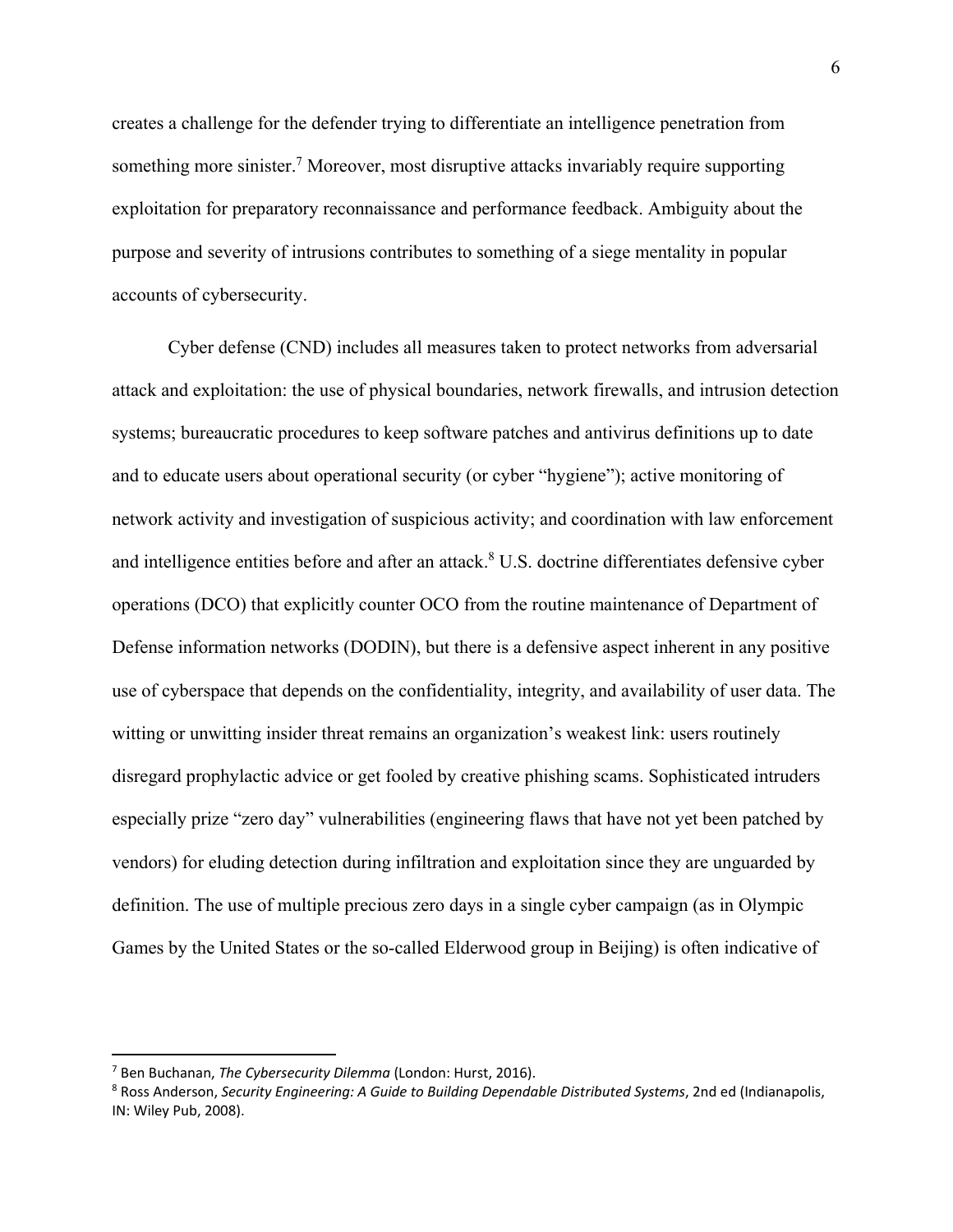skilled and resourced state actor; a lucrative gray market has emerged to peddle zero days.<sup>9</sup> Cyber defense is often assumed to be relatively more difficult than attack or exploitation (i.e., cyberspace is supposedly "offense dominant"); however, it is not obvious that this is categorically true given the planning required for sophisticated penetrations and their vulnerability to quick remediation through patching or reconfiguration once compromised.<sup>10</sup>

The tactical contest in cyberspace, as in any other intelligence contest, is a battle of wits rather than brawn. OCO uses logical code rather than kinetic force to get into the target system, even as downstream effects of system malfunctions may result in physical damage. The hacker must find doors left open or con users into opening them; no amount of pounding on a closed door will cause it to open. As Martin Libicki rightly points out, "There is no forced entry in cyberspace."11 All OCO depends on deception, and thus system developers and users become unwitting accomplices in their own exploitation. The ubiquity of deception in cyber operations also raises the possibility of using deception to reinforce defense and deter attacks.<sup>12</sup> An attacker who walks through an open door cannot be sure it does not lead to a trap. Defensive deception can undermine the attack through active counterintelligence measures like "honeypots" that draw intruders in for observation and quarantine, or even defensive counterattack (i.e., "active defense" or "hack back"). More complicated attacks are at greater risk of leaving behind clues for forensic investigations in technical artifacts or other behaviors exposed to intelligence

http://www.slate.com/blogs/future\_tense/2015/07/24/new\_insights\_into\_zero\_day\_exploit\_sales.html. 10 Keir Lieber, "The Offense-Defense Balance and Cyber Warfare," in *Cyber Analogies*, ed. Emily O. Goldman and John Arquilla (Monterey, CA: Naval Postgraduate School, 2014), 96–107; Drew Herrick and Trey Herr, "Combating Complexity: Offensive Cyber Capabilities and Integrated Warfghting" (International Studies Association, Atlanta, 2016).

<sup>9</sup> Kim Zetter, "How the Secretive Market for Zero‐Day Exploits Works," *Slate*, July 24, 2015,

<sup>&</sup>lt;sup>11</sup> Martin C Libicki, *Conquest in Cyberspace: National Security and Information Warfare* (New York, NY: Cambridge University Press, 2007), 31.

<sup>&</sup>lt;sup>12</sup> Erik Gartzke and Jon R. Lindsay, "Weaving Tangled Webs: Offense, Defense, and Deception in Cyberspace," *Security Studies* 24, no. 2 (2015): 316–48.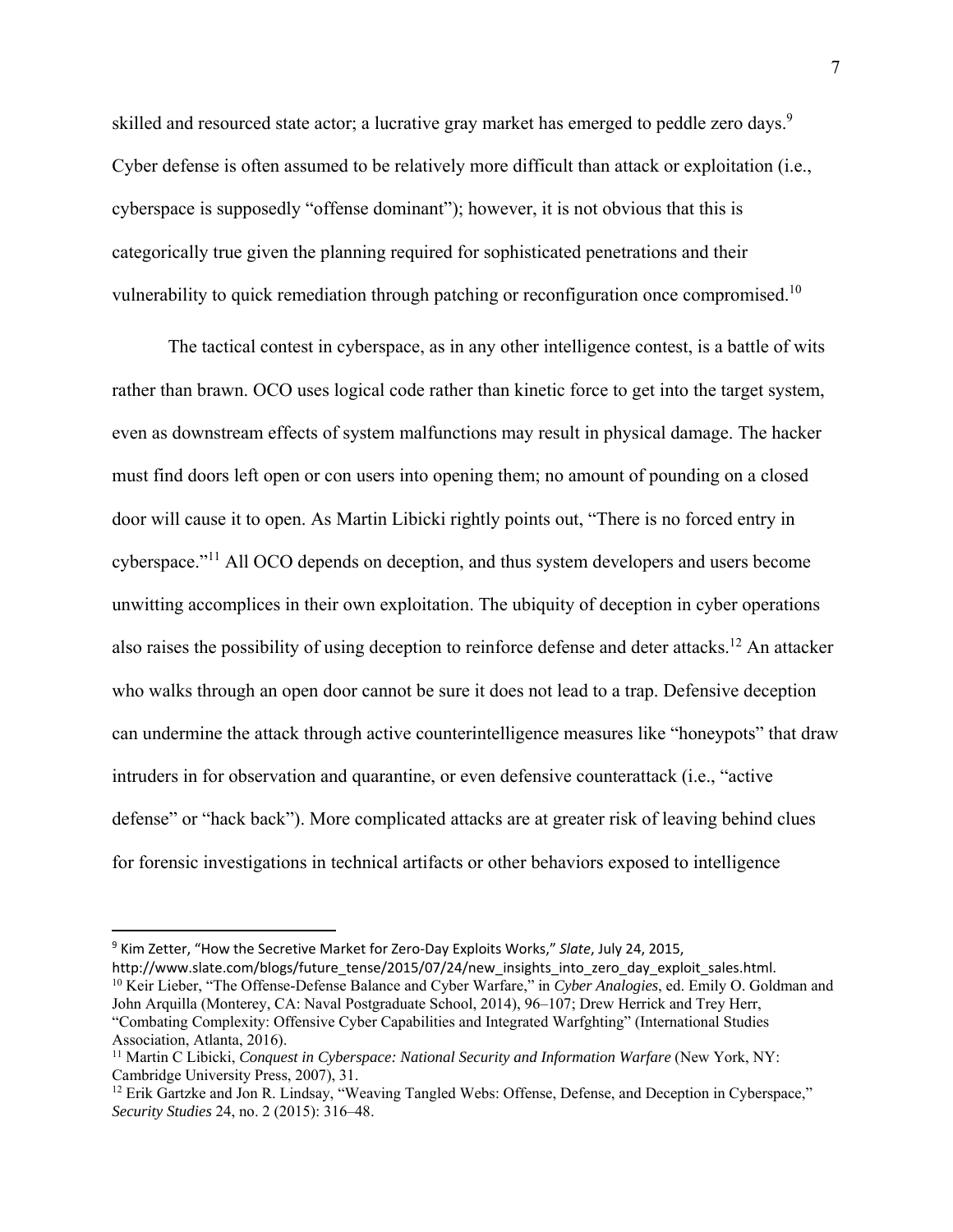collection, helping to attribute the identity of the intruder and, often more importantly, the nation-state sponsor.<sup>13</sup> More consequential attacks are also more likely to spur major investigations and create pressure to respond.<sup>14</sup> Attackers must exercise particular caution against resourced and resolved defenders.

## *Revolutionary Myths: Low Costs, High Rewards*

In contemporary defense policy discourse there are three influential narratives of mounting cyber peril, corresponding roughly to the three operational modes of attack, exploitation, and defense. The most dangerous scenarios envision the *paralysis* of industrial control systems or military command and control through surprise attack by anonymous hackers. The imagined aggressor may be a revisionist state like China or Iran or a non-state anarchist or terrorist empowered by the information revolution. A second narrative offers an alternative to the shock of sudden catastrophe, warning instead of the long term *erosion* of economic and military competitiveness drained away through persistent computer espionage. The relentless theft of vital secrets stored on corporate and government networks produces a "death by a thousand cuts" as states give their firms an unfair commercial advantage and equip their military forces with potent countermeasures to U.S. strengths. In both of these scenarios, commercial hacking tools and ubiquitous connectivity give weaker states and terrorists provide a potent means to exploit and attack the expanding attack surface of digitally-dependent advanced industrial states. A third threat narrative concerns the transformation of internet architecture to decisively benefit one political group at the expense of the other. At one extreme, the growth of flexible social media

<sup>13</sup> Thomas Rid and Ben Buchanan, "Attributing Cyber Attacks," *Journal of Strategic Studies* 38, no. 1–2 (2015): 4– 37.

<sup>&</sup>lt;sup>14</sup> Jon R. Lindsay, "Tipping the Scales: The Attribution Problem and the Feasibility of Deterrence against Cyber Attack," *Journal of Cybersecurity* 1, no. 1 (2015): 53–67.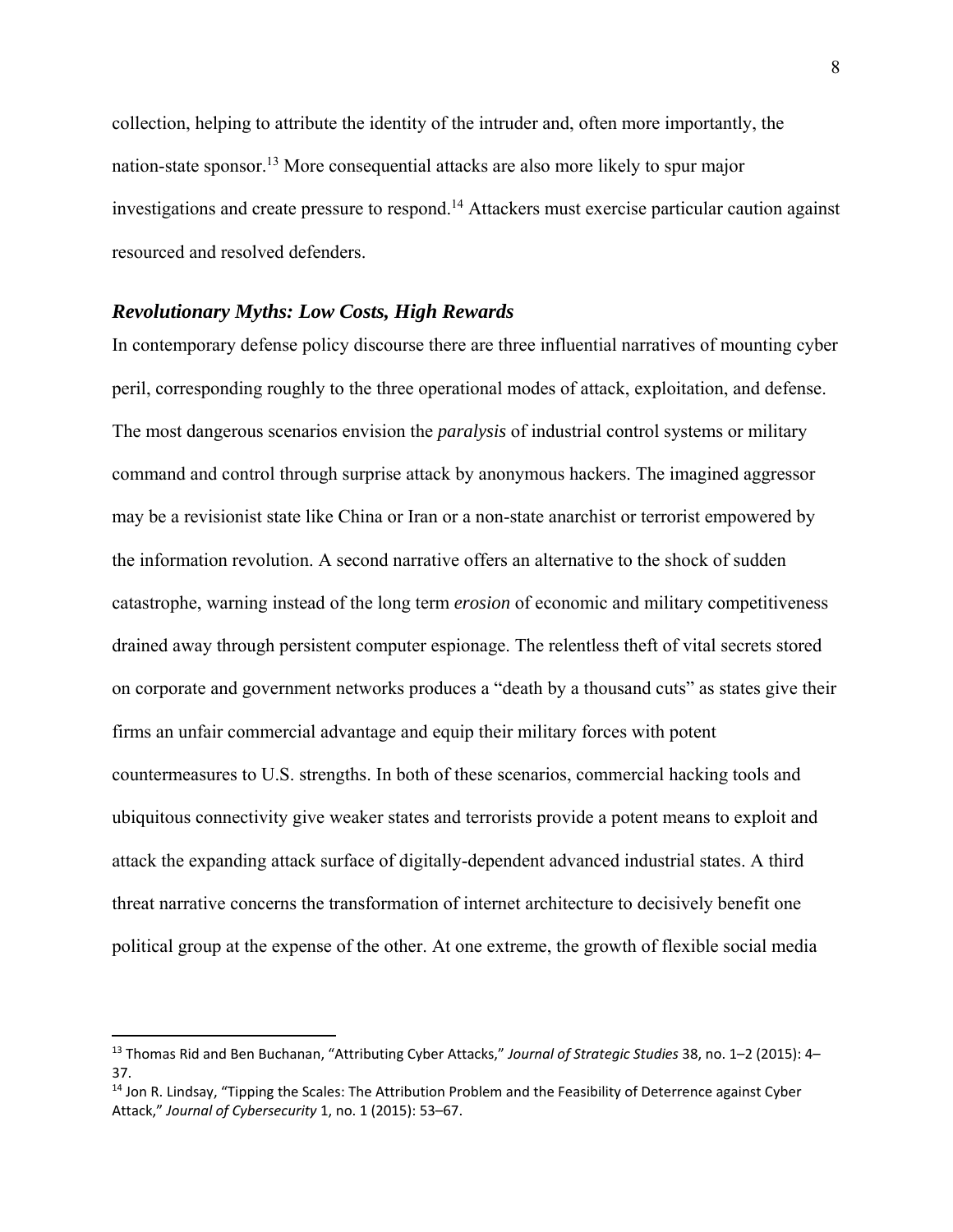enables connected protesters to overwhelm and overthrow authoritarian regimes.<sup>15</sup> At the other extreme, authoritarian governments censor internet content and reconfigure internet governance to undermine the internet's potential for innovation and freedom. State paranoia about the threats of paralysis and erosion thus leads to digital *lockout* or "the end of the internet" as we know it.16

Threats of catastrophic attack, omniscient exploitation, and unassailable defense are myths because they imagine major rewards for little cost. The actual rewards of any given cyber campaign are rarely so great and the costs are rarely so trivial. Potential benefits of attack are discounted by uncertainty about the true value of the target to the adversary and the ability for the attacker to take advantage of it. Operative costs include the bureaucratic resources, development and testing requirements, human capital, and intelligence experience required to plan and run an effective covert cyber campaign. Setting aside the myths of low costs and high rewards (no free lunch), there are a variety of more realistic cyber operations with significant variation in their operative costs and benefits. A set of higher cost, and, potentially, higher reward complements enhance the capabilities of stronger actors who can master them. A much larger set of low cost, low reward irritants are available to weaker actors or even solitary individuals, but they provide only a small marginal return on a small investment.

|  | <b>Table 1: Types of Cyber Operation</b> |
|--|------------------------------------------|
|--|------------------------------------------|

| Cyber            | <b>Revolutionary</b> | <b>Operational</b> | <b>Marginal</b>  |
|------------------|----------------------|--------------------|------------------|
| <b>Operation</b> | <b>Myths</b>         | <b>Complements</b> | <b>Irritants</b> |
| <b>Attack</b>    | Paralysis            | Disruption         | Hacktivism       |
| <b>Exploit</b>   | Erosion              | Espionage          | Fraud            |
| <b>Defend</b>    | Lockout              | Control            | Mobilization     |

<sup>15</sup> Larry Diamond, "Liberation Technology," *Journal of Democracy* 21, no. 3 (2010): 69–83.

<sup>16</sup> Jonathan L. Zittrain, "The Generative Internet," *Harvard Law Review* 119, no. 7 (May 1, 2006): 1974–2040.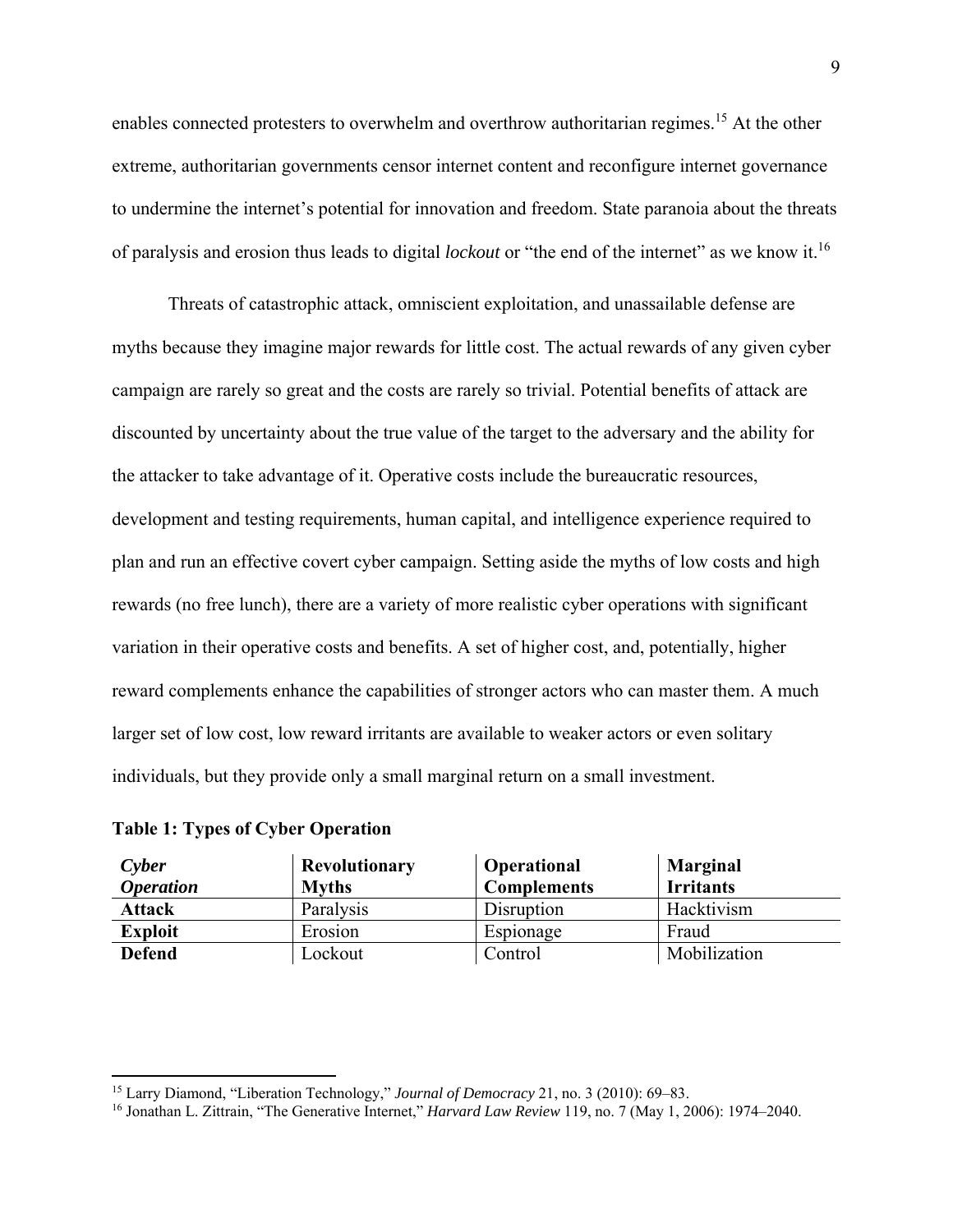Table 1 summarizes a typology of cyber harms across the three modes of attack, exploitation, and defense, from the mythic free-lunch varietals to more realistic complements and irritants. We use these terms to describe ideal type operations to focus attention on the relationship between costs and benefits, recognizing that many real-world activities going by the

same names may blur these boundaries. We first describe the six types of operations we should expect to see from particular types of actors (i.e., complements and irritants) and then how they can be both used and limited through coercive strategies.

## *Complements: High costs, (Potentially) High payoffs*

Operational complements are force-multipliers. They amplify the power of actors who have enough resources and expertise to figure out how to manage the complexity and uncertainty of ambitious intrusions. They are less useful as stand-alone substitutes for material power, but they have the potential to augment the effectiveness of military or intelligence activity in other domains. Cyber *disruption* includes cyber attacks against industrial control systems (ICS, to include Supervisory Control and Data Acquisition or SCADA subsystems) or military command and control systems (C4ISR). The most famous historical example is the Stuxnet attack on Iran's nuclear program, used by the U.S. and Israel in conjunction with diplomatic, sanctions, and intelligence pressure as a covert action alternative to airstrikes. The sophisticated worm required considerable intelligence, preparation, and technical expertise, yet it caused only a temporary loss of Iranian enrichment efficiency—it emphatically was *not* designed to paralyze the Iranian program.17 Russia's BlackEnergy attacks on Ukraine's power grid likewise occurred only after years of intelligence probes and caused only a six hour disruption of electrical service.<sup>18</sup> Cyber attack can potentially substitute for electronic warfare in the suppression or destruction of enemy

<sup>&</sup>lt;sup>17</sup> Lindsay, "Stuxnet and the Limits of Cyber Warfare."

<sup>18</sup> Kim Zetter, "Inside the Cunning, Unprecedented Hack of Ukraine's Power Grid," *WIRED*, March 3, 2016.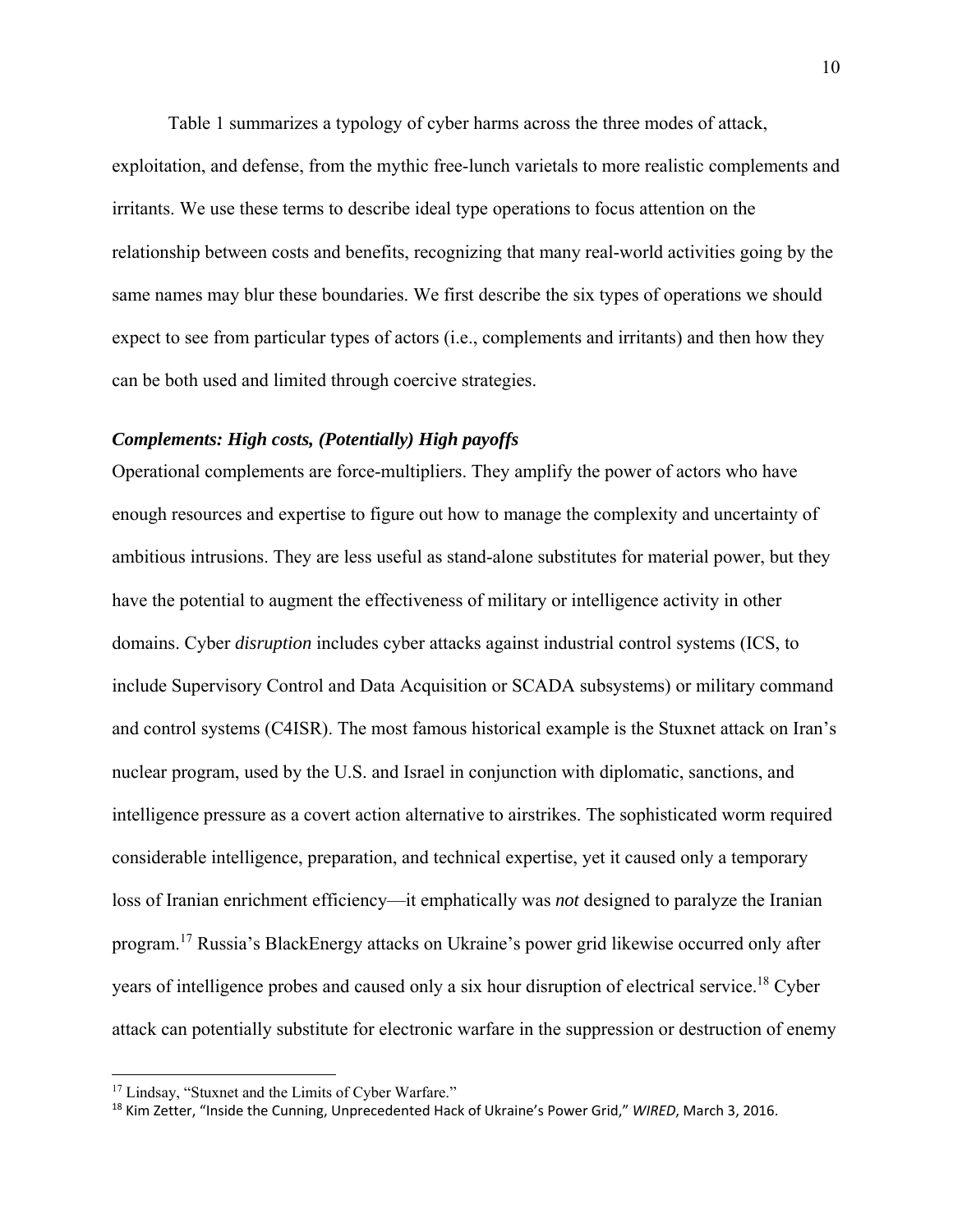air defenses (SEAD/DEAD), as reportedly used by Israel to facilitate a 2007 raid on a Syrian nuclear complex.<sup>19</sup> Similarly, Russian hackers coordinated cyber attacks against Georgian government websites and communications in conjunction with its land invasion of South Ossetia.20 However, planning complications, intelligence gaps, and uncertainties about unintended consequences (e.g., encouraging the propagation of cyber weapons by establishing a precedent for their use) have lead U.S. cyber planners to exercise restraint in considering cyber attacks against Libya and Syria.21 Disruption can play a useful role in a combined arms military operation, but it takes significant organizational expertise and effort to integrate.

Less cost-intensive but hardly inexpensive, cyber *espionage* is the use of computer network exploitation to access the secrets of an economic competitor or political adversary. Espionage has the potential to alter the balance of power over time, but realizing this advantage in the form of competitive products or effective countermeasures requires an actor to leverage complementary strengths. Chinese APT campaigns have received great notoriety penetrating Western firms, governments, and non-governmental organizations, stealing far more data than Chinese human intelligence (HUMINT) ever managed alone. Yet the theft of secret data is only the first step in converting espionage into competitive advantage to produce, in the words of former National Security Agency (NSA) Director General Keith Alexander, "the greatest transfer of wealth in history." Cyber spies must extract valuable "needles" from a petabyte-scale "haystack" of junk data and then successfully disseminate the take to customers who can make sense of and absorb the stolen data into production or decision processes. While China has

<sup>19</sup> David A. Fulghum, "Why Syria's Air Defenses Failed to Detect Israelis," *Aviation Week, Ares Blog*, October 3, 2007. The cyber explanation has been disputed in this particular case, but the general concept is certainly feasible. <sup>20</sup> Deibert R.J, Rohozinski R, and Crete-Nishihata M, "Cyclones in Cyberspace: Information Shaping and Denial in the 2008 Russia-Georgia War," Security Dialogue 43, no. 1 (2012): 3-24.

<sup>&</sup>lt;sup>21</sup> Ellen Nakashima, "U.S. Accelerating Cyberweapon Research," *Washington Post*, March 18, 2012; David E. Sanger, "Syria War Stirs New U.S. Debate on Cyberattacks," *The New York Times*, February 24, 2014.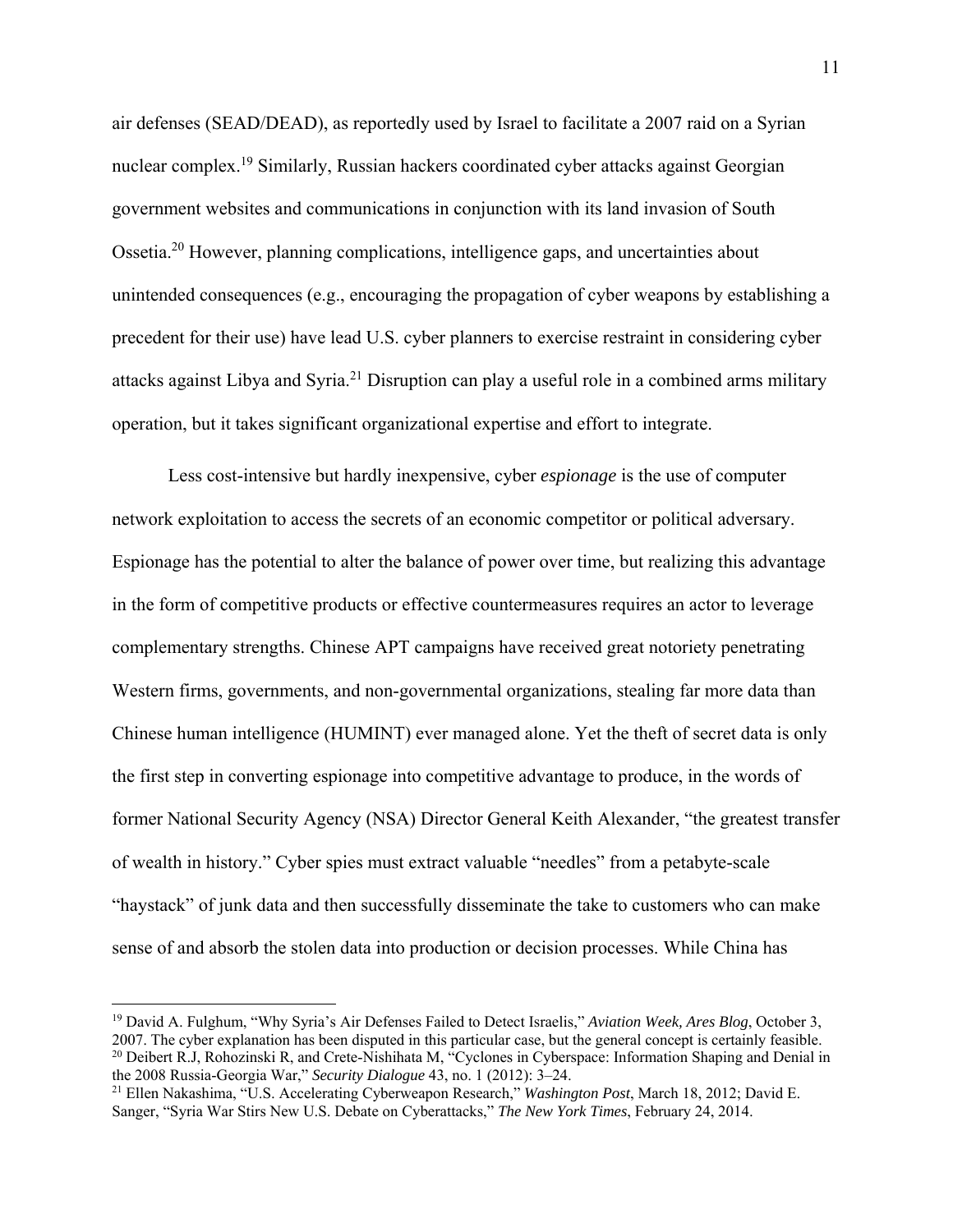invested large sums in improving its capacity to absorb foreign technology, it is still playing catchup to Western innovation.<sup>22</sup>

To capture the positive network effects and efficiency gains that information technology makes possible,<sup>23</sup> networks must be defended against intrusion and misuse. Cyber *control* is neither cheap nor absolute. Indeed, to the degree that disruption and espionage are possible (or hacktivism, fraud, or mobilization, for that matter), perfect control (lockout) is not. This claim is generally uncontroversial, as cyber defense is widely held to involve difficult coordination problems in an offense-dominant medium. Some aspects of cyber defense have private goods characteristics such as firewall and intrusion detection systems protecting the owner's network perimeter, but cybersecurity is also beset by public goods problems.<sup>24</sup> Examples include users who opt not to patch their systems and end up hosting botnets that attack other users and software venders who neglect the development security features in the rush to get their products to market. Meanwhile, offensive cyber threats may change their signatures faster than defenders can keep up.<sup>25</sup> Even authoritarian governments cannot achieve absolute advantage in the arms race with technologically-savvy dissidents, at least as long as those states also desire digital access to international economic transactions. Yet weak dissidents face even greater challenges assuring control of their social networks, since regime actors can use not only espionage but also more draconian enforcement measures against them. The relationship between internet control,

<sup>22</sup> Jon R. Lindsay and Tai Ming Cheung, "From Exploitation to Innovation: Acquisition, Absorption, and Application," in *China and Cybersecurity: Espionage, Strategy, and Politics in the Digital Domain*, ed. Jon R. Lindsay, Tai Ming Cheung, and Derek S Reveron (New York: Oxford University Press, 2015).

<sup>23</sup> Erik Brynjolfsson and Adam Saunders, *Wired for Innovation: How Information Technology Is Reshaping the Economy* (Cambridge, MA: MIT Press, 2010).

<sup>24</sup> Ross Anderson and Tyler Moore, "The Economics of Information Security," *Science* 314, no. 5799 (October 27, 2006): 610–13; Paul Rosenzweig, *Cyber Warfare: How Conflicts in Cyberspace Are Challenging America and Changing the World* (Santa Barbara, Calif.: Praeger, 2013).

<sup>25</sup> Dale Peterson, "Offensive Cyber Weapons: Construction, Development, and Employment," *Journal of Strategic Studies* 36, no. 1 (2013): 120–24.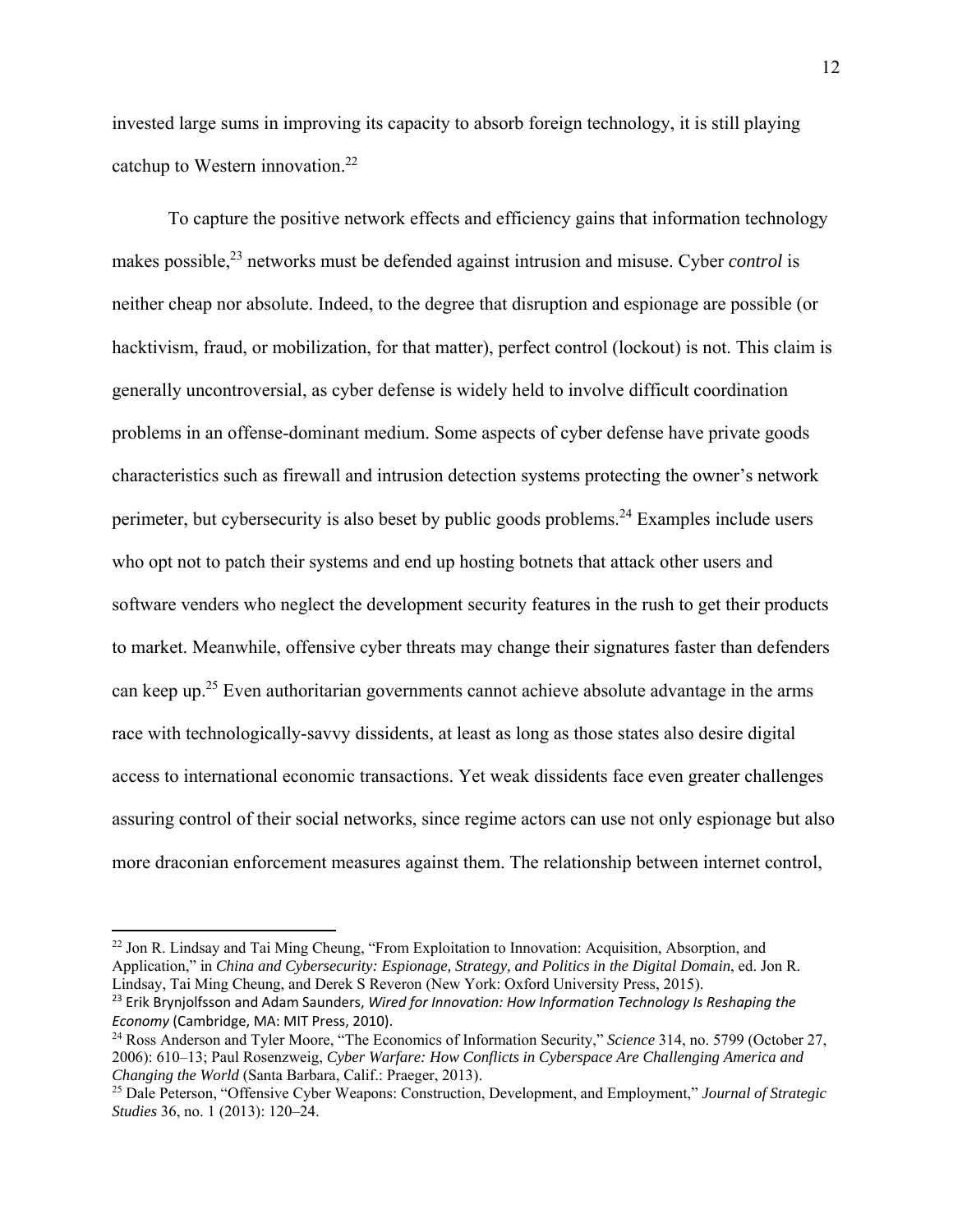innovation, and freedom is too complicated to analyze further in this chapter, but that very complexity makes either version of lockout an unlikely possibility.<sup>26</sup>

### *Irritants: Low costs, Low payoffs*

Operational complements can make the strong even stronger, if coordinated with other sources of strength. Contrary to conventional wisdom about the asymmetric nature of cyber warfare, operational complements tend to advantage nation state actors, especially great powers with institutional resources who can overcome planning and intelligence challenges and price in the risk of failure. Marginal irritants, by contrast, are widely affordable for all types of actors, weak or strong, and they can be employed with lower risk of adverse consequences. The risks are low because those who have the power to intervene to stop or punish irritant behavior often do not have the motivation to do so. While irritants are often illegal under domestic statutes, law enforcement authorities often do not launch sufficiently aggressive investigations, for want of resources or authorization, to discover and sanction the perpetrators. Irritant attackers can thus hide safely behind their digital anonymity, whereas the use of offensive complements described above would provoke a more concerted investigation and response. By the same token, the expected rewards are low.

The vast majority of empirically-observable cyber attacks can be grouped into the category of *hacktivism*, which includes distributed denial of service (DDoS) attacks that knock servers offline, website defacements, defamation, and other forms of online protest. An early example of hacktivism as defined here is the barrage of DDoS attacks and defacement from

<sup>26</sup> Ronald Deibert et al., eds., *Access Contested: Security, Identity, and Resistance in Asian Cyberspace Information Revolution and Global Politics* (Cambridge, MA: MIT Press, 2012); Sarah McKune, "'Foreign Hostile Forces': The Human Rights Dimension of China's Cyber Campaigns," in *China and Cybersecurity: Espionage, Strategy, and Politics in the Digital Domain*, ed. Jon R. Lindsay, Tai Ming Cheung, and Derek S Reveron (New York: Oxford University Press, 2015).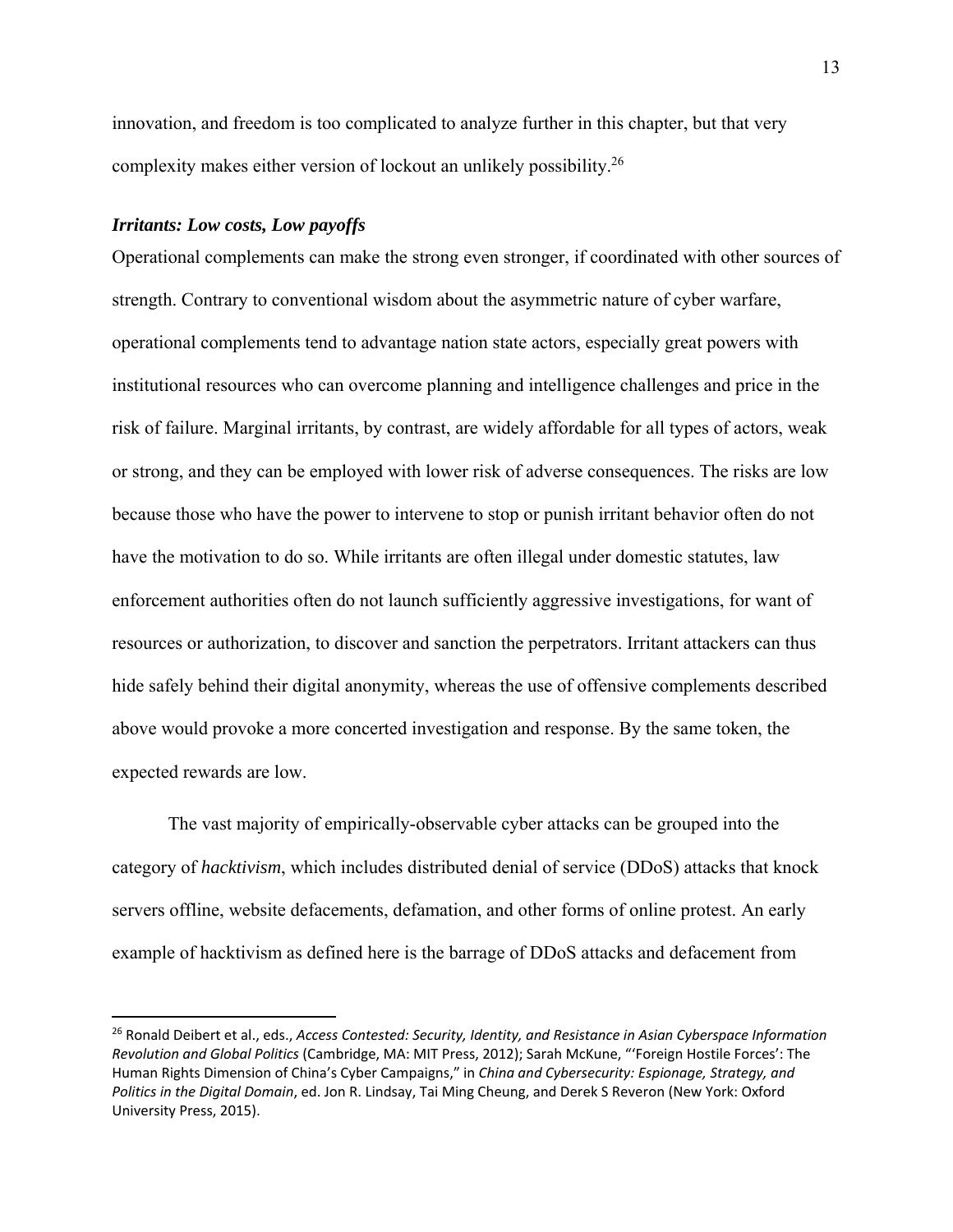Russian nationalists that wracked Estonia in 2007 following the removal of a Soviet memorial in Tallinn. Similar activity from Chinese nationalists is also common in China's periodic tensions with Taiwan and Japan. The anarchist collective Anonymous has embarrassed several firms and government agencies by illicitly acquiring and then publicly posting (doxing) confidential data. Colloquially "hacktivism" is sometimes used to cover what we call mobilization in our typology (i.e., when hacktivists seek to encourage one another and create support for a cause). The same technical methods used for criminal exploitation or what we categorize as fraud can also be considered hacktivism if conducted for the purposes of defamation or political influence rather than financial gain (e.g., when hackers steal and expose confidential information after the manner of Wikileaks). Hacktivist techniques might also be combined with OCO disruption as in North Korea's attack on Sony which destroyed hard drives and released embarrassing internal memos, an episode which attempted but ultimately failed to prevent the release of a satirical comedy, exemplifying the limitations of anonymous cyber coercion.<sup>27</sup> Hacktivist attacks can grab headlines and be embarrassing or financially costly to those they target, but they usually subside within a few news cycles. At the technical level, mitigation techniques for things like DDoS are readily available. DDoS and defacements have become prominent during almost any period of political tension as a form of nationalist protest, and there is often much ambiguity behind whether government actors or nationalist citizens are responsible, a plausible deniability that can aid either hacktivists seeking to avoid punishment or targets that are not motivated enough to punish them.

<sup>&</sup>lt;sup>27</sup> Stephan Haggard and Jon R. Lindsay, "North Korea and the Sony Hack: Exporting Instability Through Cyberspace," AsiaPacific Issues (Honolulu, HI: EastWest Center, May 2015).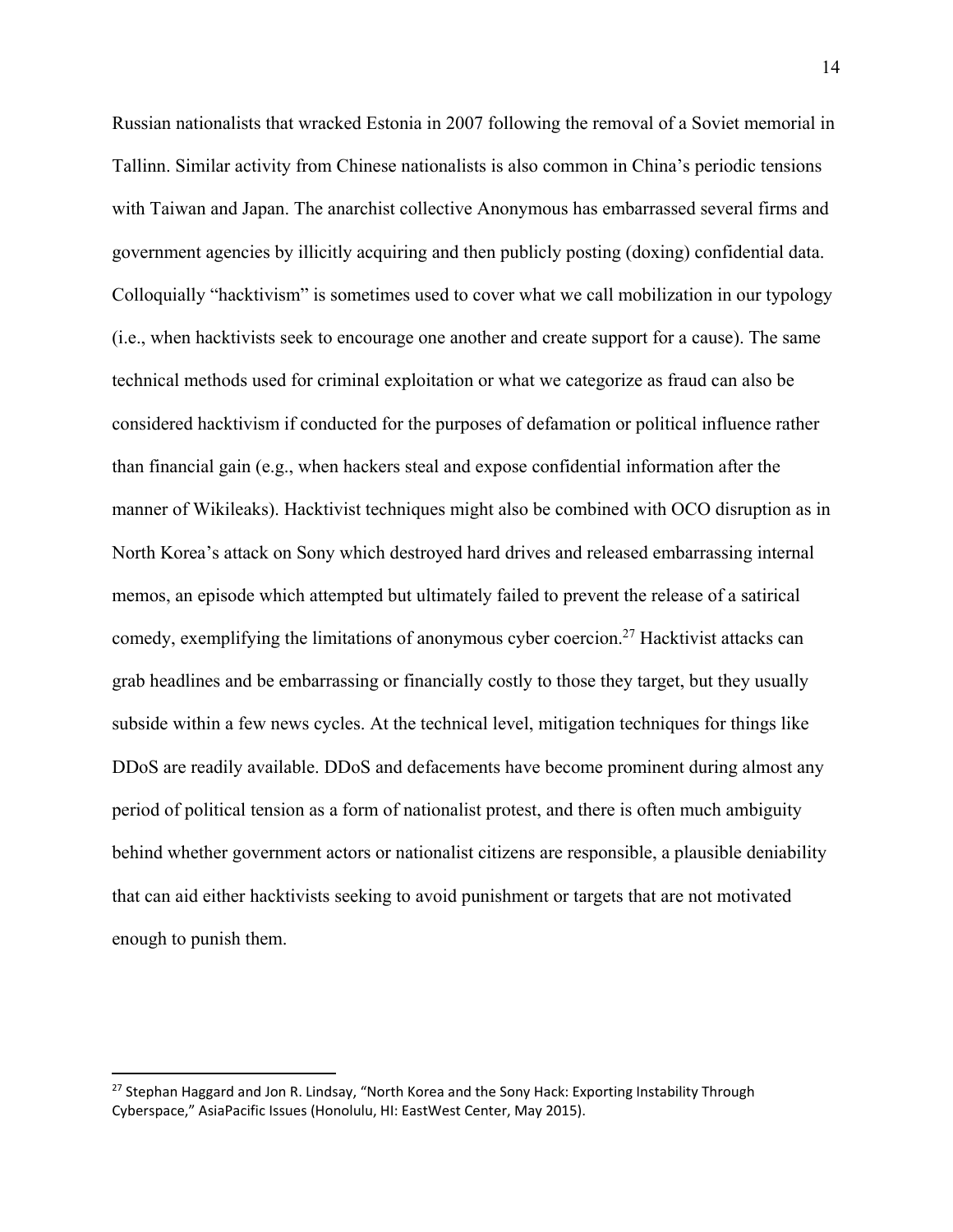Cyber *mobilization* is the use of social media to coordinate protest activity online and on the ground. We categorize this as a mode of defense because dissidents seek to use social media as designed to realize its positive network benefits. Recent large scale political protest movements associated with the Arab Spring or Ukrainian EuroMaidan leveraged social media to mobilize and organize protesters.<sup>28</sup> However, whatever success they enjoyed owed more to the tenacity of the protestors, their physical presence in number, and the restraint of government security forces. The limits of mobilization were highlighted in the abortive Iranian "Green Revolution" of 2009 and the Chinese "Jasmine Revolution" of 2010, where government security forces exploited the use of social media to identify and punish protesters.<sup>29</sup> The defenses of mobilization are weak because software products must be distributed wholesale to interconnected users with uneven technical skills. State-sponsored attackers can exploit this vulnerability; for example, the Chinese state sought to provide spyware to protesters in Hong Kong in 2014.30 Mobilization can also take on virulent or socially dysfunctional forms such as cyber bullying and its industrial scale Chinese analogue known as "human flesh search," a virtual lynch mob defaming corrupt officials, disgraced celebrities, and unfortunate citizens alike.<sup>31</sup>

Financially-motivated computer crime or *fraud* accounts for the overwhelming empirical manifestation of cyber insecurity. There is a complex, segmented, global market for cybercrime divided into interdependent advertising, theft and fraud, and technical support rackets. This

 28 Diamond, "Liberation Technology."

<sup>29</sup> Evgeny Morozov, *The Net Delusion: The Dark Side of Internet Freedom*, Reprint edition (New York: PublicAffairs, 2011).

<sup>30</sup> Shannon Tiezzi, "China's Cyber War Against Hong Kong Protestors," *The Diplomat*, October 1, 2014, http://thediplomat.com/2014/10/chinas-cyber-war-against-hong-kong-protestors/.

<sup>31</sup> Saul Levmore and Martha C. Nussbaum, eds., *The Offensive Internet: Speech, Privacy, and Reputation* (Cambridge, MA: Harvard University Press, 2011).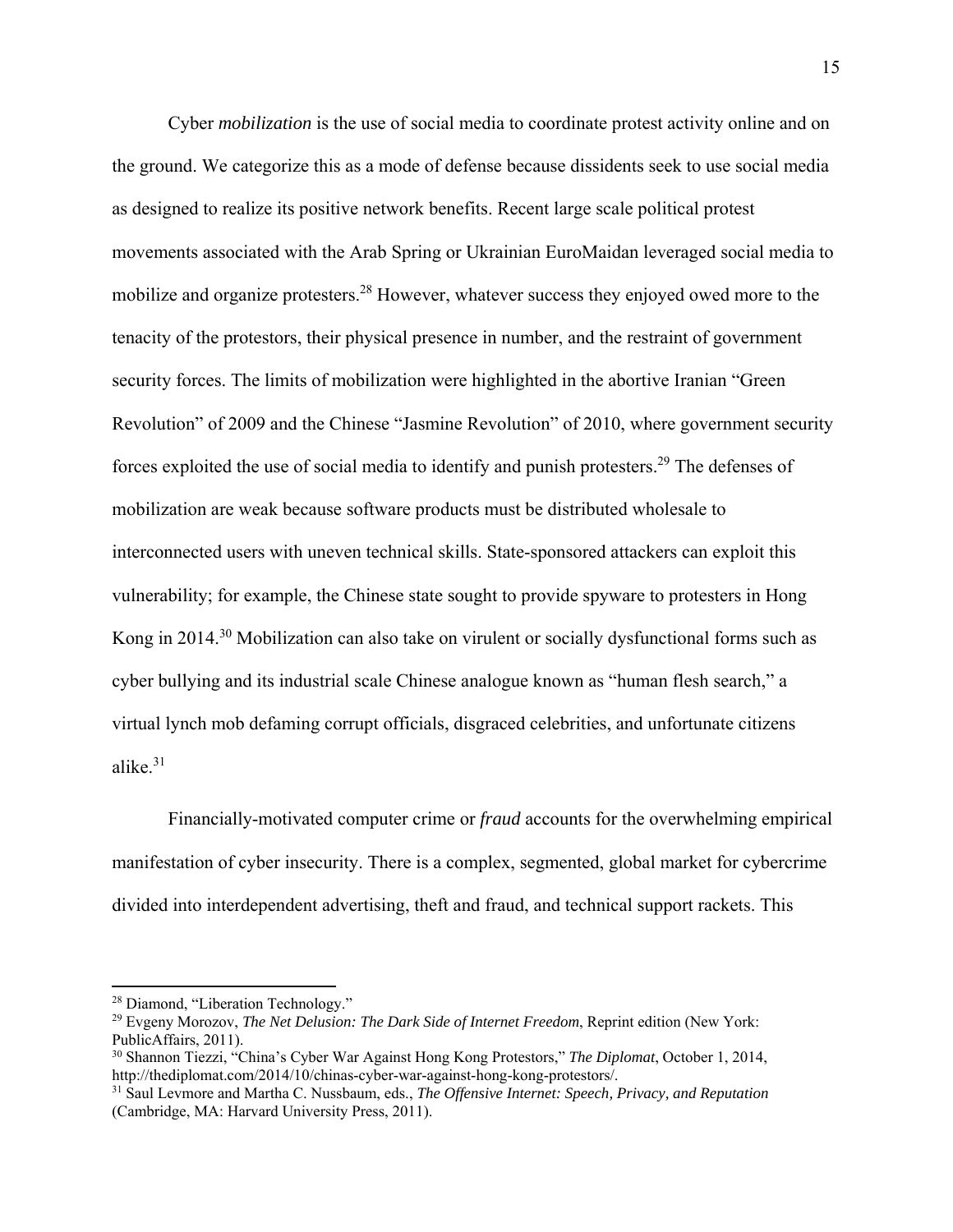underground ecosystem also supports more sophisticated OCO complements by providing malware and compromised hosts to facilitate intrusion. However, APTs that conduct targeted espionage require much more skill and effort per target and assume greater risk. Unlike APTs, retail cybercrime is untargeted and scales more easily to exploit millions of potential victims, since it only has to be successful a fraction of a percent of the time to be profitable. Underground revenues total hundreds of billions of dollars annually, although the vast majority of cyber criminals actually make very little money because of rampant dishonesty in the underground economy and nontrivial law enforcement risks. Even spectacular compromises of millions of credit card accounts do not readily translate into handy profits because translating that data into a useable monetary instrument is difficult.<sup>32</sup>

To sum up, cyber attack, exploitation, and defensive operations can be employed as costly complements to enhance other advantages an experienced and resourced actor might have, or as inexpensive irritants for minor gain. Myths of grave harms are based on an unrealistic assessment of the operational barriers and strategic risks involved. For the most part our discussion so far has focused on the ways in which cyber means can provide some direct benefit to adjust the balance of power, however marginally, via OCO or DCO support to military operations, intelligence collection, information system control, symbolic protest, political mobilization, financial gain, etc. Some mention of deterrent threats (or their absence) has been unavoidable even in the discussion of cyber harms, such as the unwillingness of law enforcement

<sup>32</sup> Kirill Levchenko et al., "Click Trajectories: End-to-End Analysis of the Spam Value Chain," in *Proceedings of the 2011 IEEE Symposium on Security and Privacy*, SP '11 (Washington, DC, USA: IEEE Computer Society, 2011), 431–46; Ross Anderson et al., "Measuring the Cost of Cybercrime," in *The Economics of Information Security and Privacy*, ed. Rainer Böhme (Berlin: Springer-Verlag, 2013), 265–300; Cormac Herley, "When Does Targeting Make Sense for an Attacker?," *IEEE Security & Privacy* 11, no. 2 (2013): 89–92; Jianwe Zhuge et al., "Investigating the Chinese Online Underground Economy," in *China and Cybersecurity: Espionage, Strategy, and Politics in the Digital Domain*, ed. Jon R. Lindsay, Tai Ming Cheung, and Derek S Reveron (New York: Oxford University Press, 2015).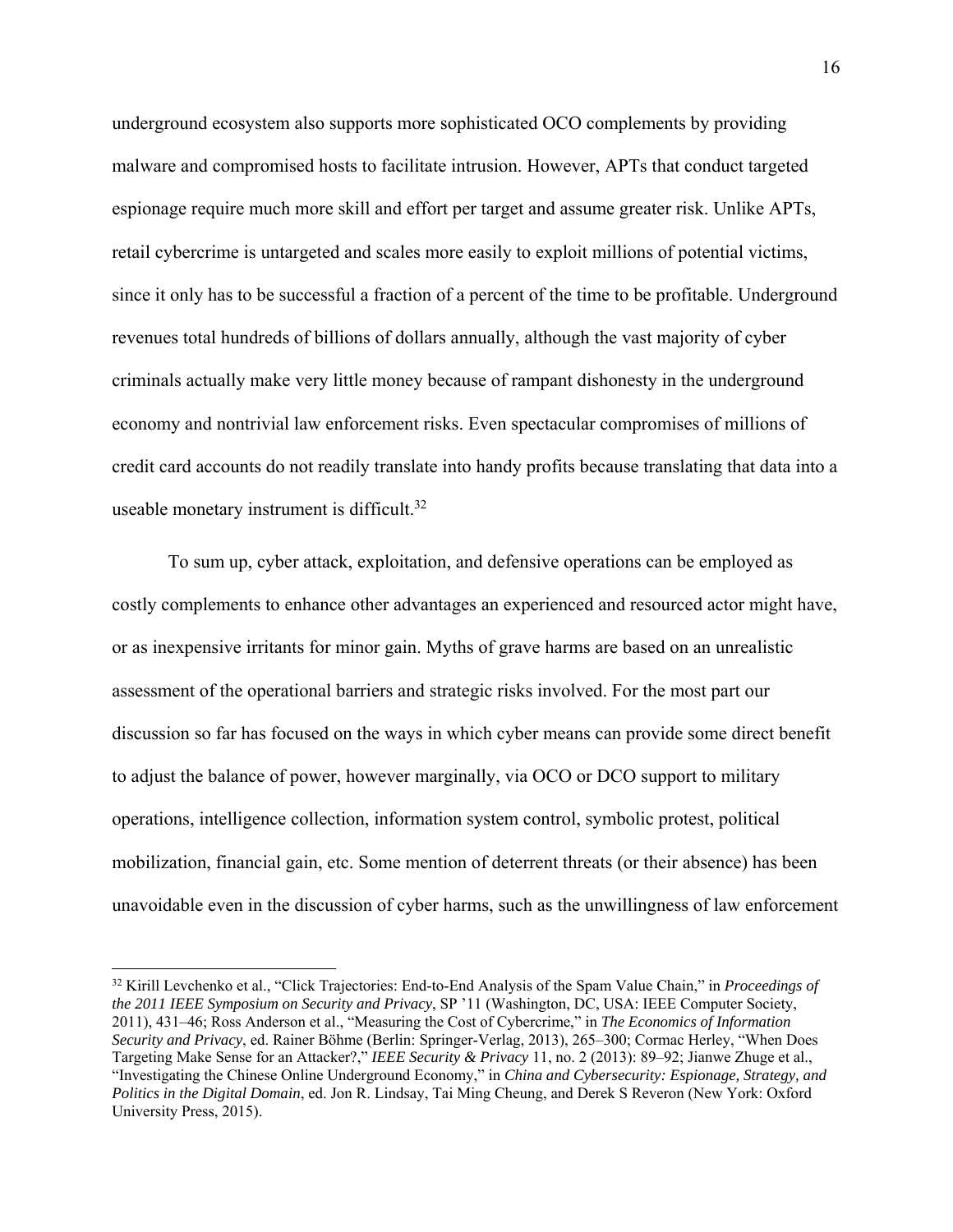to pursue all irritants, or the willingness of strong actors to use disruptive complements when backed up by other capabilities. We now turn from harmful means to coercive ends, and from the power to hurt to the power to persuade.

### **Cyber Coercion**

As Robert Art and Kelly Greenhill point out in chapter 1, coercion is different from pure harm, even though coercing may require causing some harm in the process of creating credible threats of more harm. Harm pure and simple (brute force), aims to change the balance of capabilities between adversaries in the present, while coercion uses harm or threats of harm to influence an adversary's decision-making in the future. Coercion is a signaling process which attempts to link particular behaviors to unpleasant consequences in the mind of the opponent. It targets the willingness of the opponent to endure suffering or comply with demands and can include *deterrence*, to prevent something from happening, or *compellence*, to cause something to happen, as well as more complicated forms of signaling which we will not address in this chapter.

The future-directedness of all forms of coercion seems to create a problem in cyberspace. How can an adversary be made to understand a credible threat of future harm via network connection and yet voluntarily maintain the connections on which that future harm depends? As mentioned above, cyber intrusions depend on deception because logical, massless code cannot kinetically force its way through anything. If software vulnerabilities are highlighted by an explicit threat to exploit them unless the target complies with a demand, then the target can patch or otherwise neutralize the threat. Therefore, if attackers rely on the difficulty of attribution to protect themselves, then they cannot easily make credible coercive demands which would reveal their identity and methods. Moreover, if bad intelligence or buggy malware in the threatened cyber attack causes unexpectedly high or low damage when exercised, then the punishment may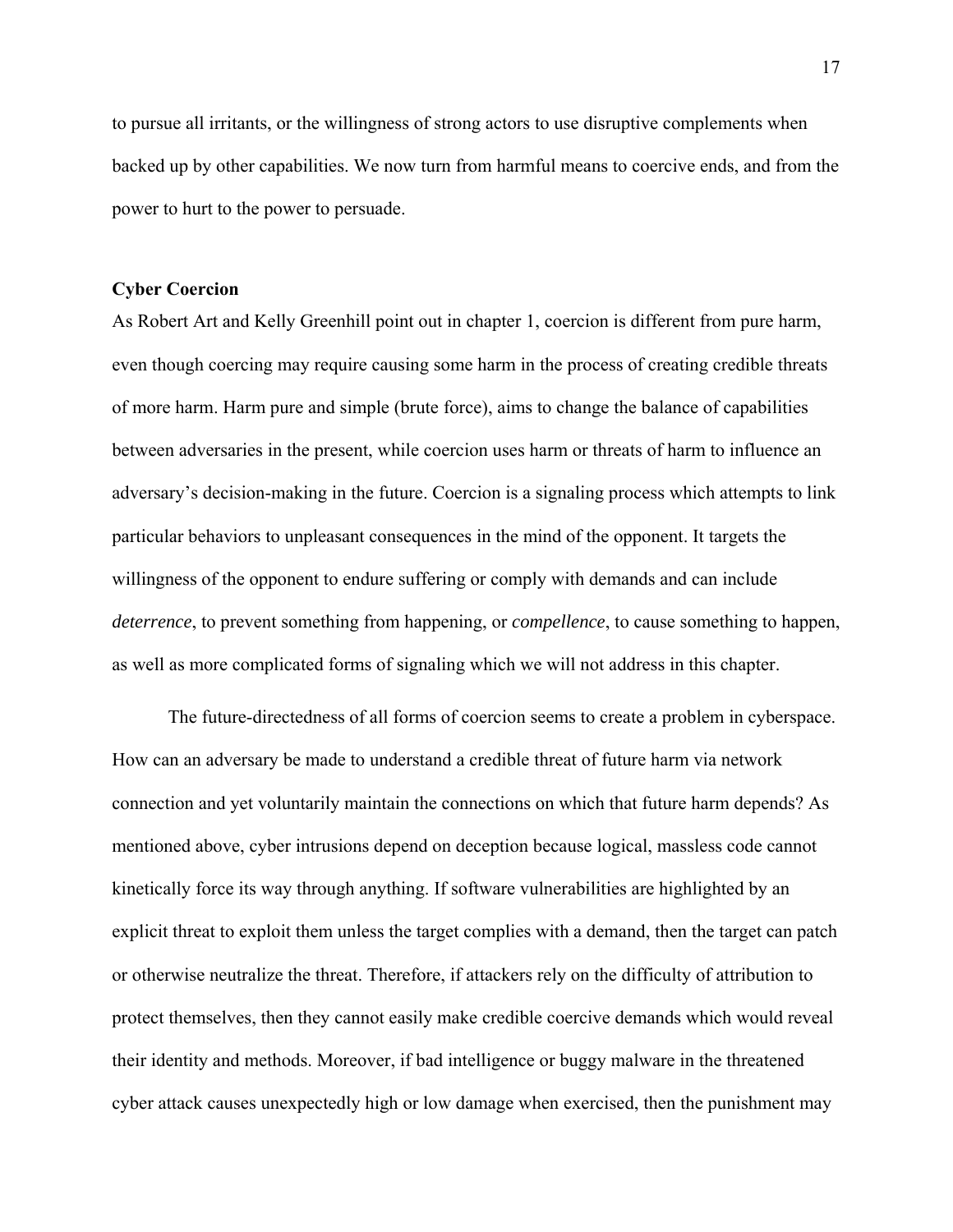have little resemblance to the threat. Vague threats from anonymous sources lack credibility, fail to precisely specify the action proscribed or demanded, and offer little reassurance that the coercer will withhold punishment if the target complies. Furthermore, a necessary reliance on deception and ambiguity creates considerable potential for the misperception of coercive signals.<sup>33</sup>

Nevertheless, cyber operations are not completely devoid of coercive potential, even if they are more limited compared to traditional means of aggression. Cyber operations can be employed in some circumstances for deterrence and compellence, especially if expectations for success are limited. The most promising coercive cyber tools are complements (rather than irritants) because they have the potential to impose higher costs in conjunction with other (noncyber) tools. Table 2 summarizes strategies for coercion using cyber ("within domain") and "cross-domain" means.

| <b>Table 2: Cyber Coercion</b> |  |  |
|--------------------------------|--|--|
|--------------------------------|--|--|

|                     | <b>Deterrence</b> | Compellence |
|---------------------|-------------------|-------------|
| Cyberspace          | Detection         | Latency     |
|                     | Denial            | Extortion   |
|                     | Deception         | Seduction   |
| <b>Cross-Domain</b> | Retaliation       | Escalation  |
|                     | Disconnection     | Protection  |

## *Cyber Deterrence*

The great ambiguity of attribution in cyberspace is generally thought to undermine the credibility of retaliatory threats and thus cyber deterrence in general.<sup>34</sup> However, these assumptions are not categorically true across the entire range of cyber operations. Pervasive surveillance or the threat

 <sup>33</sup> Gartzke, "The Myth of Cyberwar."

<sup>34</sup> For extensive discussion see Martin C. Libicki, *Cyberdeterrence and Cyberwar* (Santa Monica, CA: RAND, 2009); National Research Council, ed., *Proceedings of a Workshop on Deterring Cyberattacks: Informing Strategies and Developing Options for U.S. Policy* (Washington, D.C.: National Academies Press, 2010).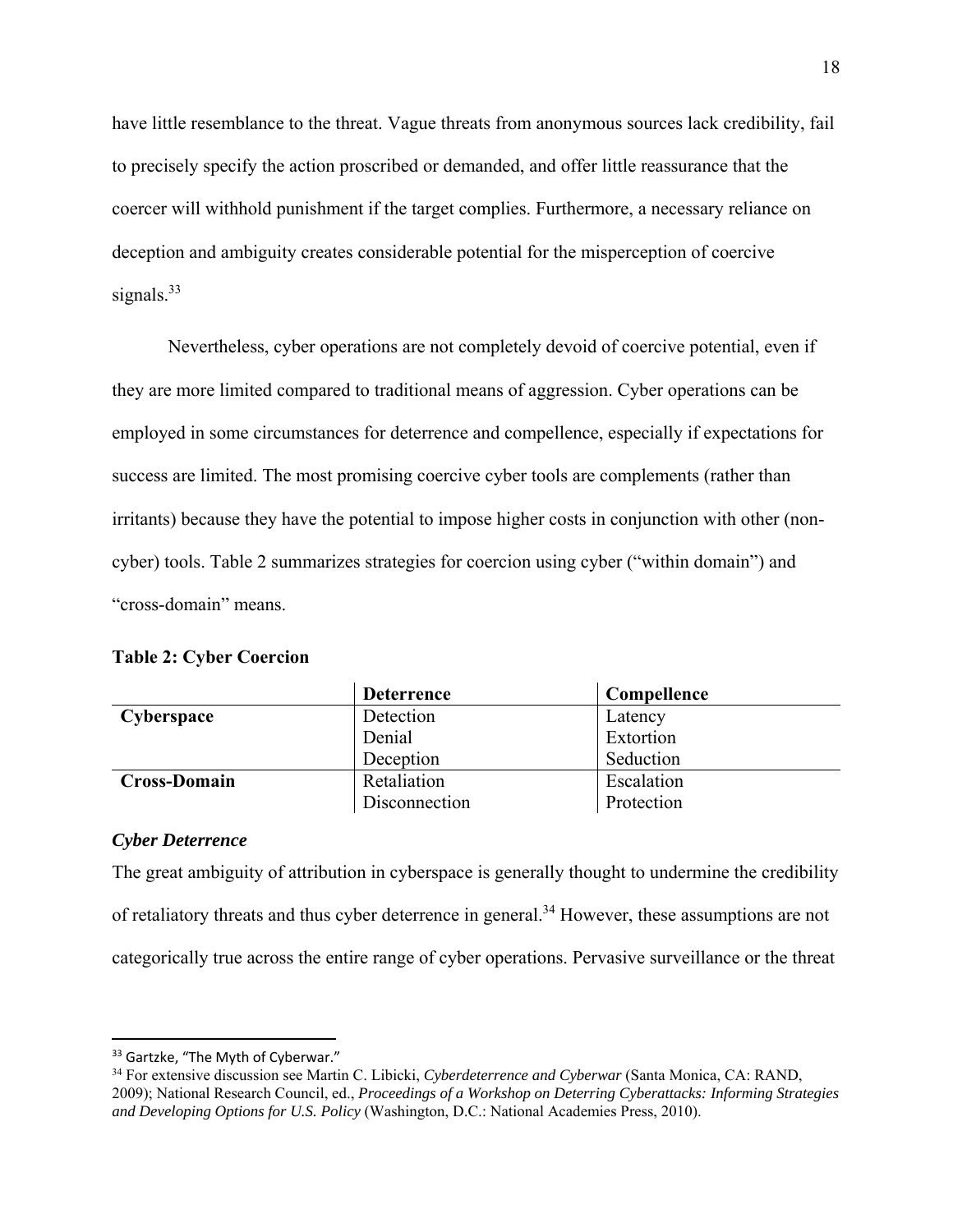of detection can augment general deterrence. Public investment in cyber defense can improve deterrence by denial. Defensive deception can improve both punishment and denial strategies.

Insofar as cyber operations are particularly well suited for intelligence, they should also be expected to enhance the intelligence dimensions of coercion, discussed in chapter 2 of this volume. A reputation for skill at surveillance by any means can dissuade targets from planning and executing harmful operations. Intelligence collection can provide the direct benefit of targeting data and it can help, potentially, to shift the balance of power over time by transferring knowledge and evening the playing field (with all the caveats regarding absorption mentioned above). Moreover, the fact or fear of surveillance can also encourage paranoia and force a target to adopt onerous security measures. Extensive signals intelligence (SIGINT) monitoring of underground groups forces many of them to rely on couriers who are slower, more expensive, and less efficient than mobile phones. Battlefield targets that adopt debilitating "emissions control" postures effectively commit "EMCON suicide." Paranoia that detection will be followed by swift precision strikes or law enforcement action may cause targets to forgo misbehavior altogether. Likewise, citizens subject to continuous monitoring via public cameras and internet surveillance tend to internalize obedience to the state or at least curtail observably deviant behavior. Pervasive cyber espionage may be undesirable from a civil liberties perspective but may be effective for suppressive coercion.

Deterrence by *detection* works when a potential cyber attacker fears that the probability of detection is high and is concerned about the consequences of getting caught—detection provides the option for targeted retaliation. While attribution is not strictly needed for punishment (think of a minefield or retributive razing of a village), prompt detection and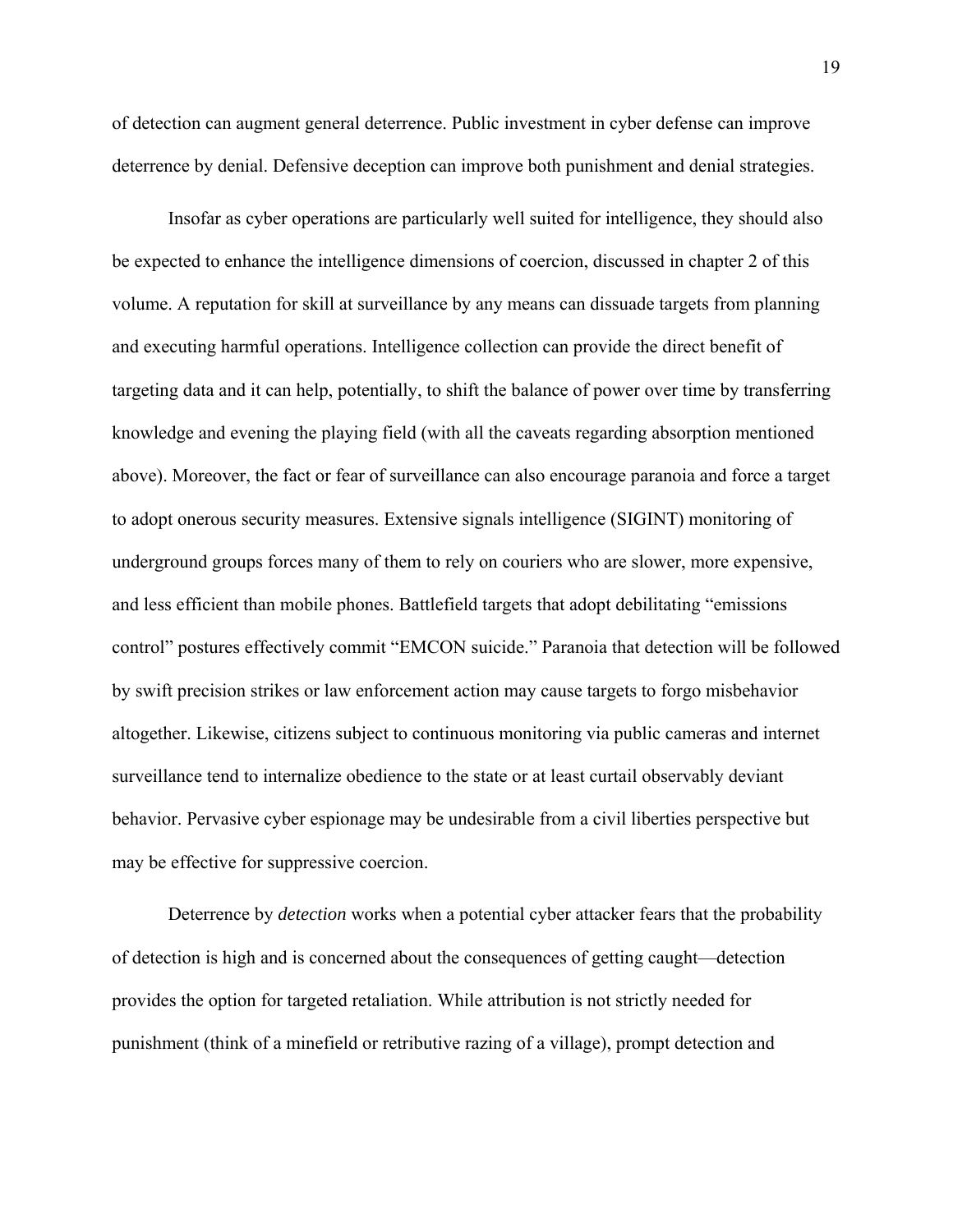convincing attribution does lower the costs and thus the credibility of punishment.<sup>35</sup> Credibility here is enhanced by cultivating a reputation for skilled cyber exploitation, which in turn improves the credibility of threats of punishment by whatever means, cyber or cross-domain. While Edward Snowden's leakage of top secret NSA documents certainly compromised technical intelligence sources, it also (inadvertently) helped the U.S. to advertise the technical skill of the NSA. This leak was credible because it was also costly in terms of lost sources and, potentially, lost market share for US firms wittingly or unwittingly collaborating with the NSA. Michel Foucault introduced the metaphor of the "panopticon" to describe how pervasive state surveillance deters social deviance.<sup>36</sup>

A reputation for skilled cyber defense, above and beyond the ability simply to detect threats, enhances deterrence by *denial*. Cyber defense can block, parry, or redirect intrusions. Public knowledge of the robustness of defense makes attackers worry that their efforts might be futile, even dangerous. Defensive aptitude can be signaled through costly investment in cyber intelligence, law enforcement, and regulatory agencies and the advertisement of success in detecting and thwarting attacks. Creation of U.S. Cyber Command to defend military networks, major exercises like the Cyber Storm series, and budgetary investment in training and capabilities all provide signals of American commitment to the defense of its warfighting networks. It is not necessary for all intrusions to be prevented, moreover. In the case of Chinese APTs, the public disclosure of Chinese tradecraft and PRC government responsibility, heightens the suspicion future Chinese intruders must face when trying to hide or deny their involvement in espionage. Indeed, Chinese APT activity paused and reconfigured following the February 2013

<sup>&</sup>lt;sup>35</sup> Lindsay, "Tipping the Scales."

<sup>36</sup> Michel Foucault, *Discipline & Punish: The Birth of the Prison*, trans. Alan Sheridan (New York: Random House, 1977).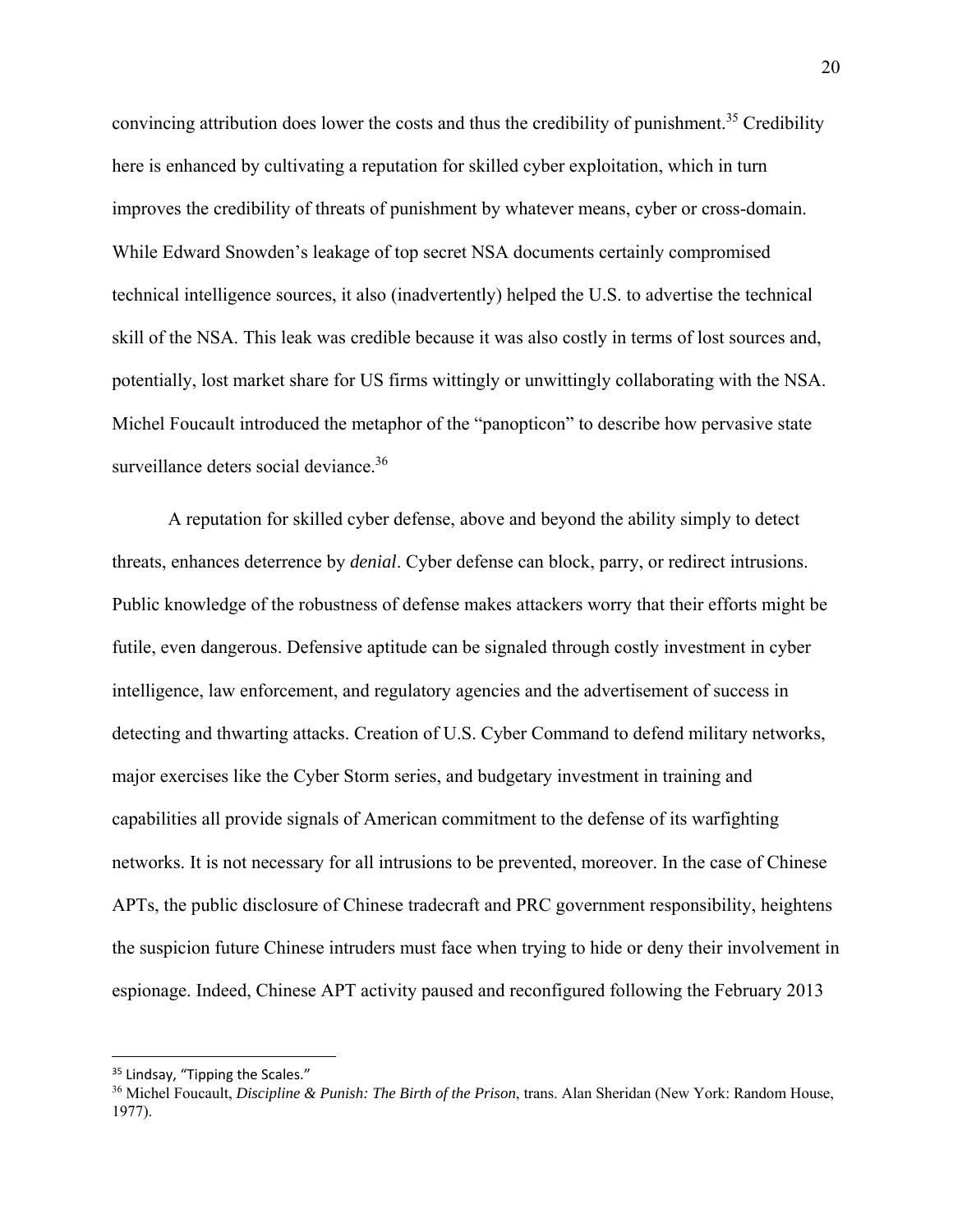exposé by cybersecurity firm Mandiant, which identified a specific Chinese military unit in Shanghai involved in the exploitation of 141 English-speaking targets worldwide via a variety of lapses in Chinese tradecraft (e.g., operator reuse of names and emails, command and control servers located in China, operators checking personal Facebook accounts from their attack infrastructure, etc.). $37$ 

*Deception* is an underappreciated strategy that is particularly promising for network protection. Ruses, honeypots, digital bait, data obfuscation, and more aggressive counterintelligence techniques have already been employed by security engineers. Deception can confuse, delay, misdirect, or even harm the attacker, for instance by enabling the exfiltration of harmful malware to infect the attacker's home networks. Whereas pure deterrent strategies punish intrusion and pure denial strategies impede it, deception actually encourages intrusion, but then turns it against the intruder. For this reason, deception is rightly considered a distinct protective strategy, even though in practice it operates to reinforce defense or deterrence by punishment or denial. While deception has always been available and has been practiced in the past, the growth in complexity of information technology from the telegraph to the internet has made deception more possible and useful than ever before. The supposed offense dominance of cyberspace is actually a result of the increased potential for deception, especially for less sophisticated gambits, but defenders can use deception too. There are clearly some operational and legal challenges associated with cyber deception, and all forms of active defense. Credible

<sup>37</sup> Mandiant, "APT1: Exposing One of China's Cyber Espionage Units," White Paper, (February 2013), http://intelreport.mandiant.com/Mandiant\_APT1\_Report.pdf; "M-Trends: Beyond the Breach, 2014 Threat Report" (Mandiant, April 2014).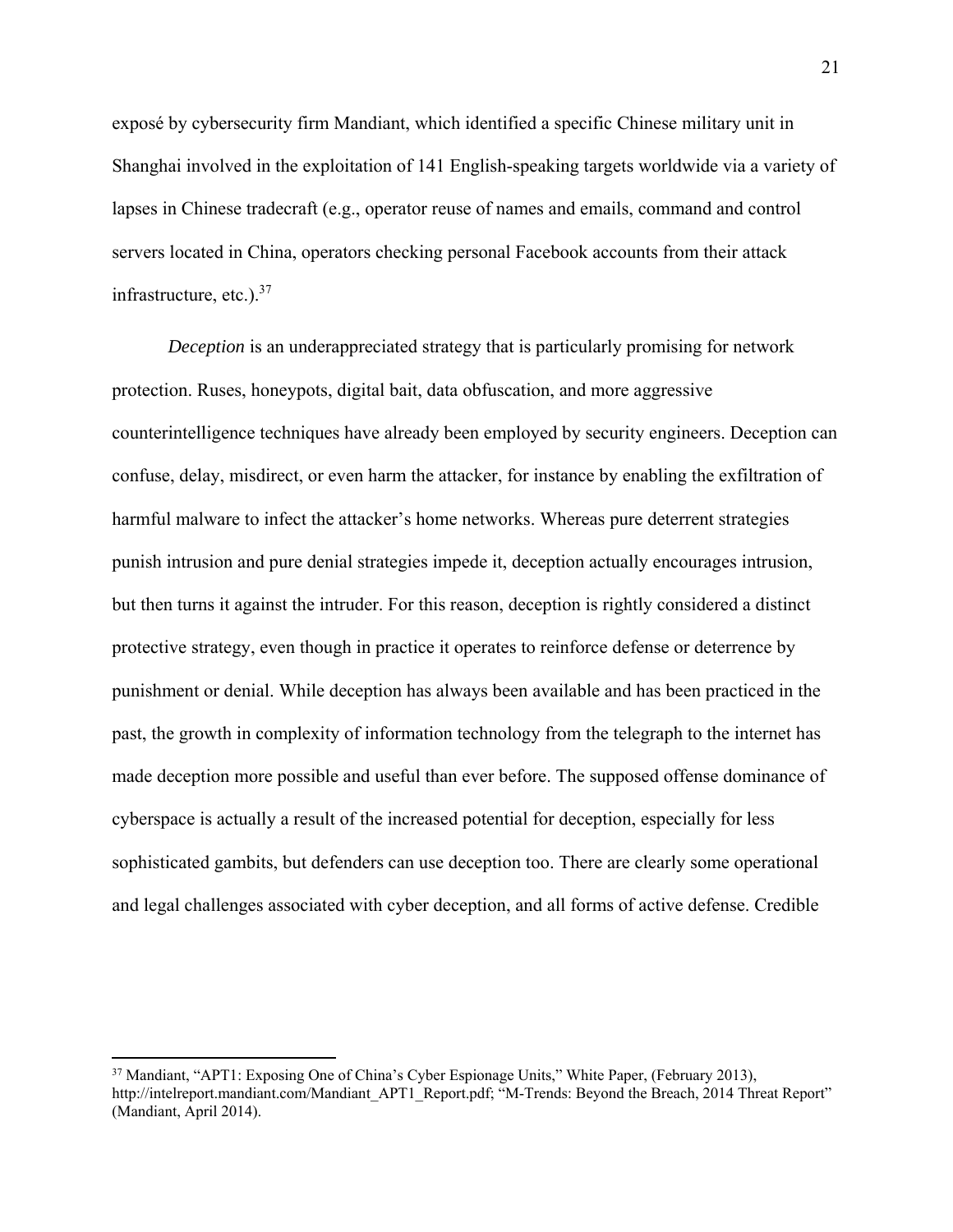deception is difficult, so as with control complements generally, the advantage in deception usually goes to the stronger and/or better organized actor.<sup>38</sup>

The traditional distinction between punishment and denial is muddied for forms of cyber defense that involve counterattack and deception against the intruder. U.S. officials have begun to announce that the cyber attribution problem is not as daunting as once believed and that attackers will be met with a decisive response in cyberspace or elsewhere.<sup>39</sup> A reputation for skill at cyber operations is useful not only for the deterrence of cyber attacks (because of the risk of detection and punishment or of denial) but also for more general coercion, if they augment the effectiveness of other threats or undermine the target's confidence in defending against them. So far the U.S. has demonstrated the greatest capacity for and willingness to use cyber operations through its Olympic Games program which allegedly produced the Stuxnet attack on Iran. Unfortunately, this same case highlights the deterrent limitations of cyber punishment, as Iran continued to enrich uranium and even accelerated the modernization and relocation of its program after 2010 while also pursuing its own offensive cyber program.<sup>40</sup>

There is no reason for threats of punishment or *retaliation* to be limited to cyber actions. In fact, the most important bounds on the severity of cyber aggression probably have nothing to do with the technology of cyberspace. Victims of aggression can and likely will look to responses not only in kind but also through whatever other means they possess, ranging from conventional military retaliation, irregular warfare and covert subversion, trade and financial sanctions, and so forth. The problem of attribution is often thought to preclude the ability to

<sup>38</sup> Gartzke and Lindsay, "Weaving Tangled Webs."

<sup>39</sup> Elisabeth Bumiller and Thom Shanker, "Panetta Warns of Dire Threat of Cyberattack on U.S.," *The New York Times*, October 11, 2012.

<sup>40</sup> Christopher Bronk and Eneken Tikk-Ringas, "The Cyber Attack on Saudi Aramco," *Survival* 55, no. 2 (April 3, 2013): 81–96; Lindsay, "Stuxnet and the Limits of Cyber Warfare."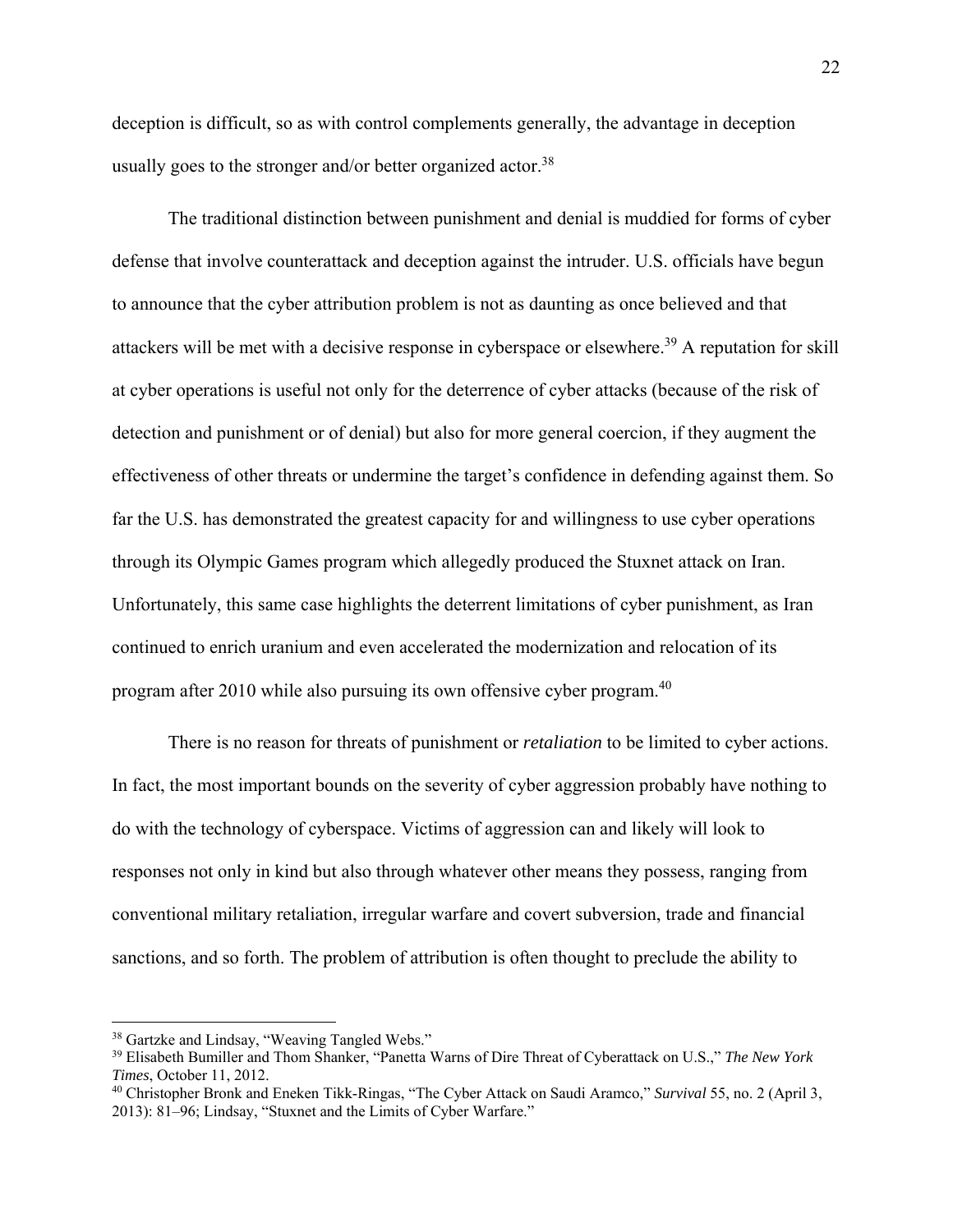retaliate, but as mentioned above, this problem is overstated for any serious attack. The question for an aggressor contemplating truly serious cyber harm is not whether but how the victim will retaliate. The only exception would be for the attacker to launch a cyber attack so devastating that it effectively paralyzes all ability for the target to retaliate, but as we argued above, such paralysis is a myth for operational reasons alone—a splendid first cyber strike is simply too complex and full of uncertainties to reliably deliver its results—let alone the risks of crossdomain retaliation. If the victim retains significant options in other domains where the attacker's ability to resist is slight, then the attacker has strong incentives to avoid provoking a response in those domains. Even if the target is asymmetrically more dependent on the internet, making disruptive cyber attack seem like an attractive possibility, advanced industrial countries are for the same reason more likely to have other advanced military and economic options available where the asymmetries do not favor the attacker. Serious attacks invite serious responses, which need not be in kind.

Perhaps the simplest form of cross-domain response to cyber threats is to forgo the use of the cyber domain altogether. While it is hard if not impossible to limit exposure to nuclear weapons and even a determined conventional assault, the risk of cyber attack can be completely eliminated by *disconnection* from digital networks. The internet is an artificial environment and connection to it is voluntary. Individuals, organizations, and states retain the ability to unplug completely, limit their online transactions, or erect various barriers to connection. Obviously disconnection is not very feasible commercially, socially, and militarily today, but this is more of an indicator of how positive the benefits of interconnection are compared to the perceived risks. If the risks were perceived as extreme, then firms and states could go back to making a living as they did before 1991 (when the World Wide Web came to be). This is a cross-domain threat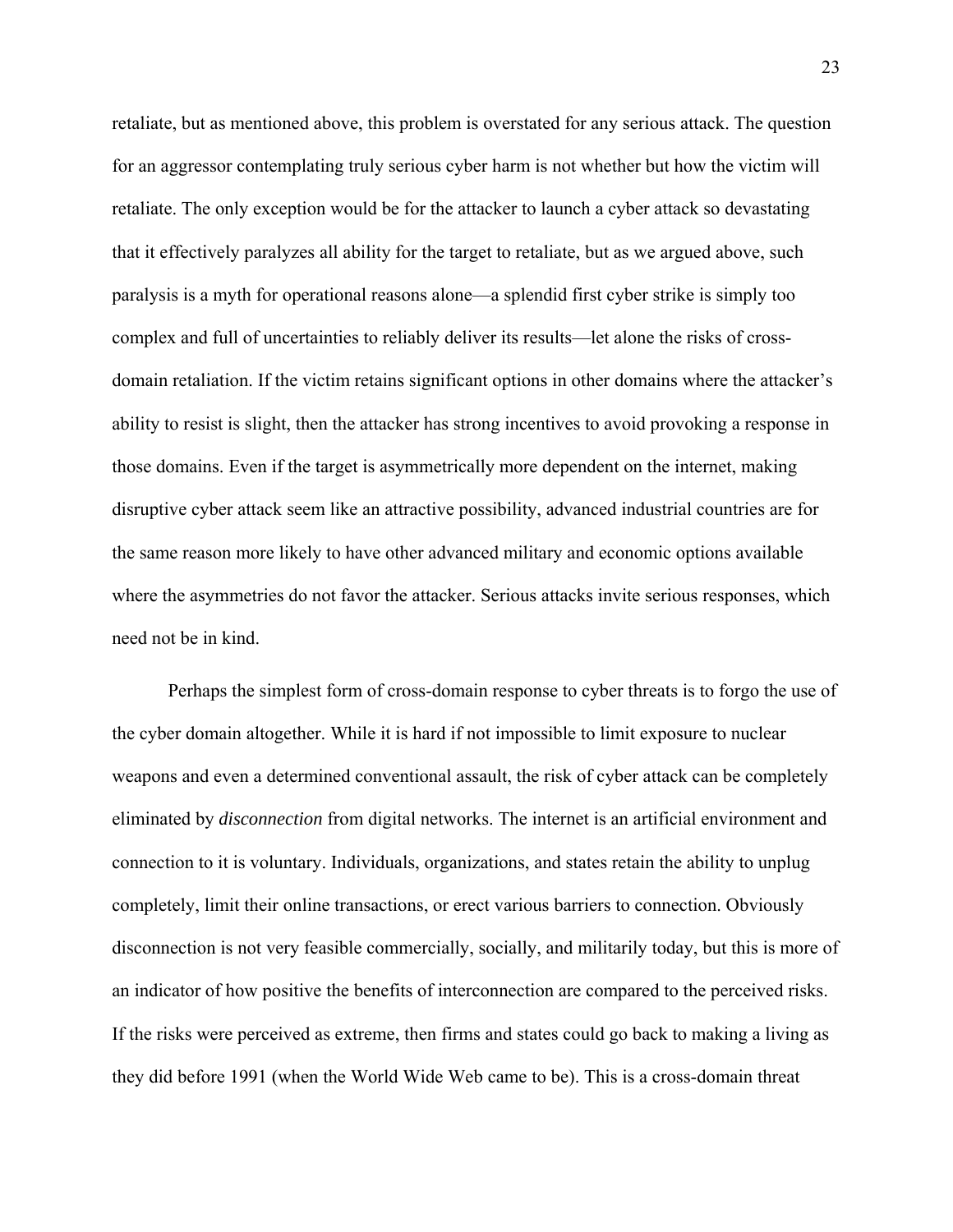because it entails exiting the cyber domain to some degree to engage in more traditional economic and military transactions. The threat of disconnection follows from the more general logic of international institutions, where contracts must be self-enforcing.<sup>41</sup> On the internet as in institutions, ties among egoistic actors under anarchy must be mutually beneficial. If the internet is a bad deal for actors, they can throw up boundaries or exit cyberspace altogether. The threat of voluntary disconnection is especially relevant for repeated interactions, or repeated exploitation, rather than a one-shot "bolt from the blue" cyber attack, which is better countered with crossdomain retaliation. The threat of disconnection is implicit in the voluntary nature of connection to the internet, and the potential loss of the ability to make future attacks exercises a deterrent effect on attacks in the present. An aggressor who does not want to lose access to cyber complements for espionage and disruption it has invested so much in developing will show restraint in their employment. This does not mean that coercion cannot take place online, but dependence on mutual interconnection bounds coercion by excess value. One implication is that the countries that can be most coerced on the internet will be those that have the most to lose by leaving it.

Detection—leveraging cyberspace as a panopticon—removes the cloak of anonymity cyber attackers depend on and facilitates retaliation. Denial—a reputation for effective defense counters attackers who believe they can, nonetheless, maintain their tactical covertness. Deception—using attackers' strengths in stealth against them—reinforces both punishments and denial. Importantly, all three of these strategies are useful for the entire range of cyber operations, complements as well as irritants, although for many irritants the effort for protection may not be worthwhile. By contrast, the other two cross-domain strategies—retaliating by any

<sup>41</sup> Kenneth A. Oye, ed., *Cooperation Under Anarchy* (Princeton University Press, 1986).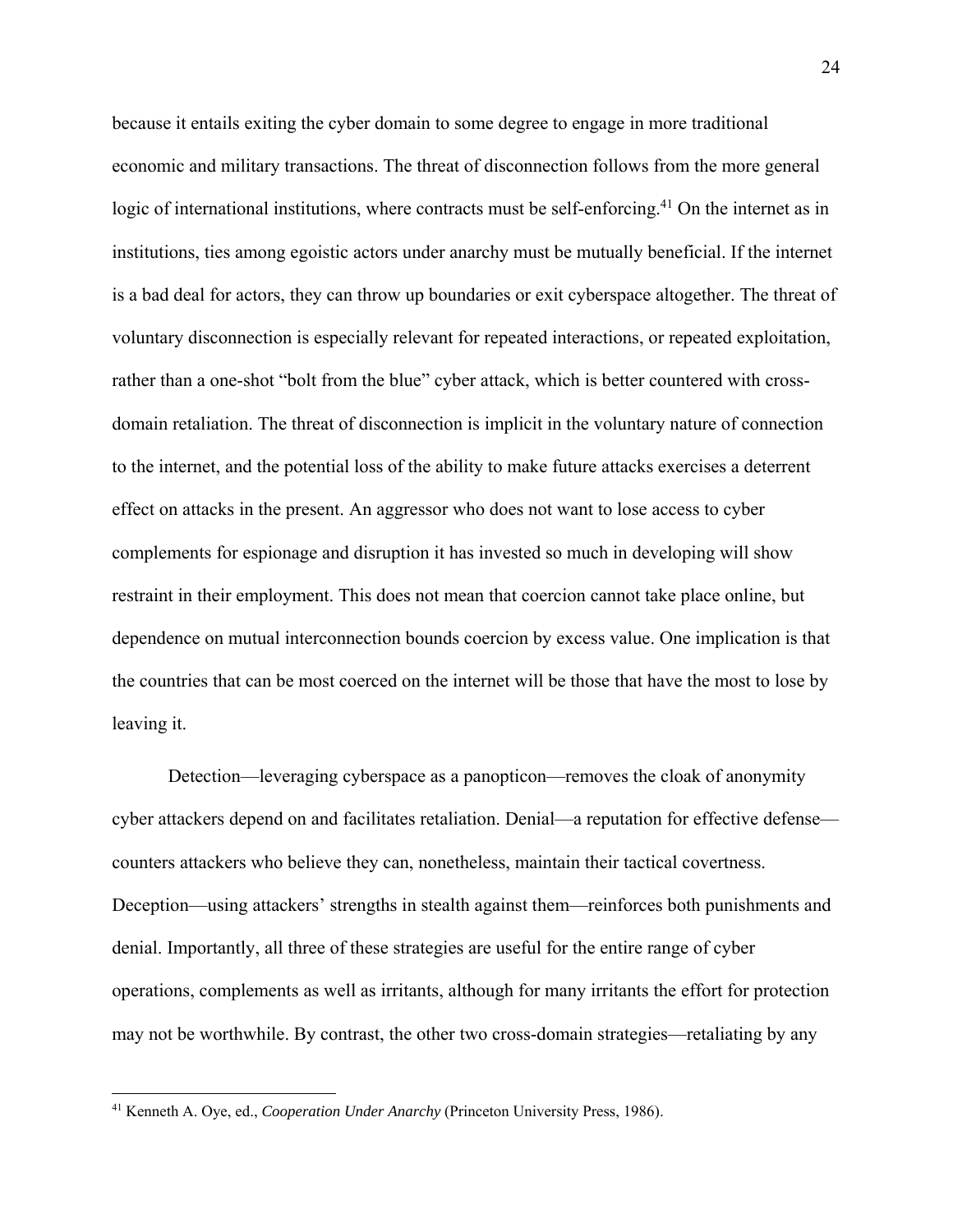means necessary or disconnecting from the threat altogether—are aimed more at deterring high impact (complement) aggression or keeping aggression confined more toward the lower (irritant) end of the spectrum. As we discuss in the conclusion, this gives rise to a cyber analogue of the stability-instability paradox.

## *Cyber Compellence*

Schelling and others have argued that compellence is harder than deterrence. Deterrence dissuades while compellence persuades. Deterrence stops something in motion while compellence starts something at rest. Deterrence need only signal, "Don't cross this line," while compellence must signal, "Move across this line, and only so far." If the U.S. threatens or conducts a cruise missile attack against a state believed to be harboring a suspected leader of al-Qaeda (i.e., using the base state coercion strategy described by Keren Fraiman in this volume), the goal is to get the target to extradite the al-Qaeda leader. Would a nonlethal cyber attack or threat of attack be able accomplish the same thing? When would coercion work because of cyber means but not because of something else? Is there any target that cyber tools have particular power to compel? If cyber deterrence is thought to be difficult, surely cyber compellence should be more difficult still.

The biggest obstacle to cyber coercion is the difficulty of credible signaling about potential harm when it depends on secrecy to be harmful. Advertised cyber threats that are specific enough to be credible can be neutralized through patching, reconfiguration, or other countermeasures. Sacrifice of the anonymity on which offensive deception depends exposes the cyber attacker to retaliation. Coercive cyber threats thus tend to be more generalized, which undercuts their effectiveness in targeted or crisis situations. The effectiveness of deterrence by deception (the cyber panopticon) depends more on generalized concerns that an intelligence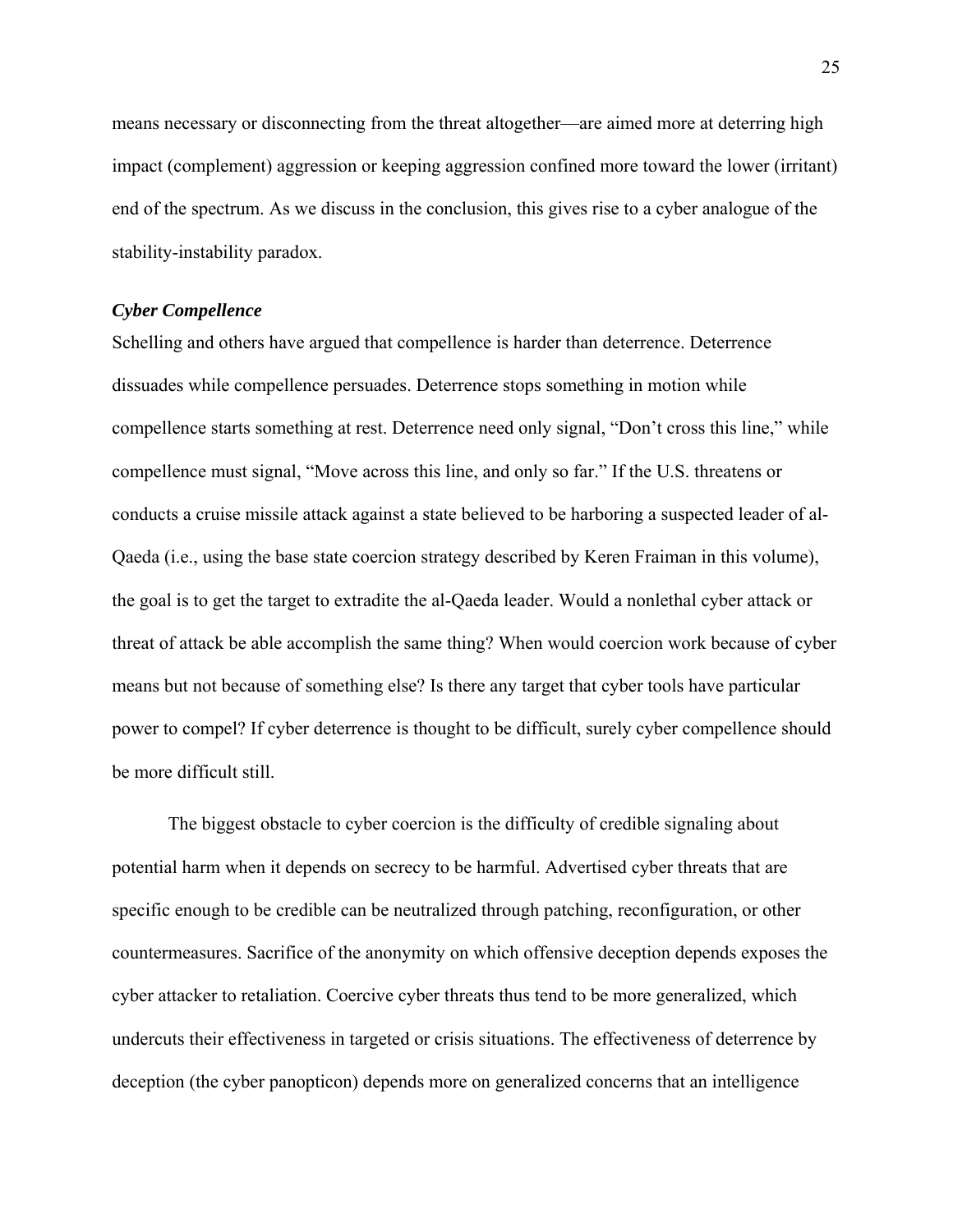service might be reading email or snooping around networks than any immediate threat of detection. This form of deterrence is especially effective when employed by a strong state with a sophisticated digital surveillance system. A compellent analogue is the generalized threat of escalation from cyber exploitation to disruptive attack. Detection carries the latent possibility of punishment, and exploitation the latent possibility of attack.

Escalation *latency* is not a specific threat of harm, but more of a generalized paranoia that "our networks are already so penetrated that resistance is useless!" If intelligence intrusions into vital systems are detected, the target cannot be sure that the same intrusion might be used to activate or deliver a more dangerous payload. The potential for escalation from exploitation to attack is latent most of the time in reality, yet the inherent ambiguity about purpose and scale encourages some paranoia: what if the networks on which our prosperity and strength depends were turned against us? What if defense against societal paralysis is as fruitless as defense against cybercrime? What if all it takes is a change of mind by the adversary to convert probes into destruction? Technological, intelligence, and operational constraints in fact render the fungibility of technique from exploitation to attack less of a realistic concern than oft feared (because engineering destruction on command requires significant additional expertise and testing), or restrict it only to large actors with resources and experience to make disruptive complements work. Nonetheless, the prospect of ongoing technological innovation and falling barriers of entry to cyber attack tempt many observers to take this dormant potential seriously. Since this fear rests on a misperception—escalation is operationally nontrivial, victims of network disruption often find alternatives, and both sides will learn these points as the crisis drags on—cyber latency is not very reliable for compellence on its own. But anything that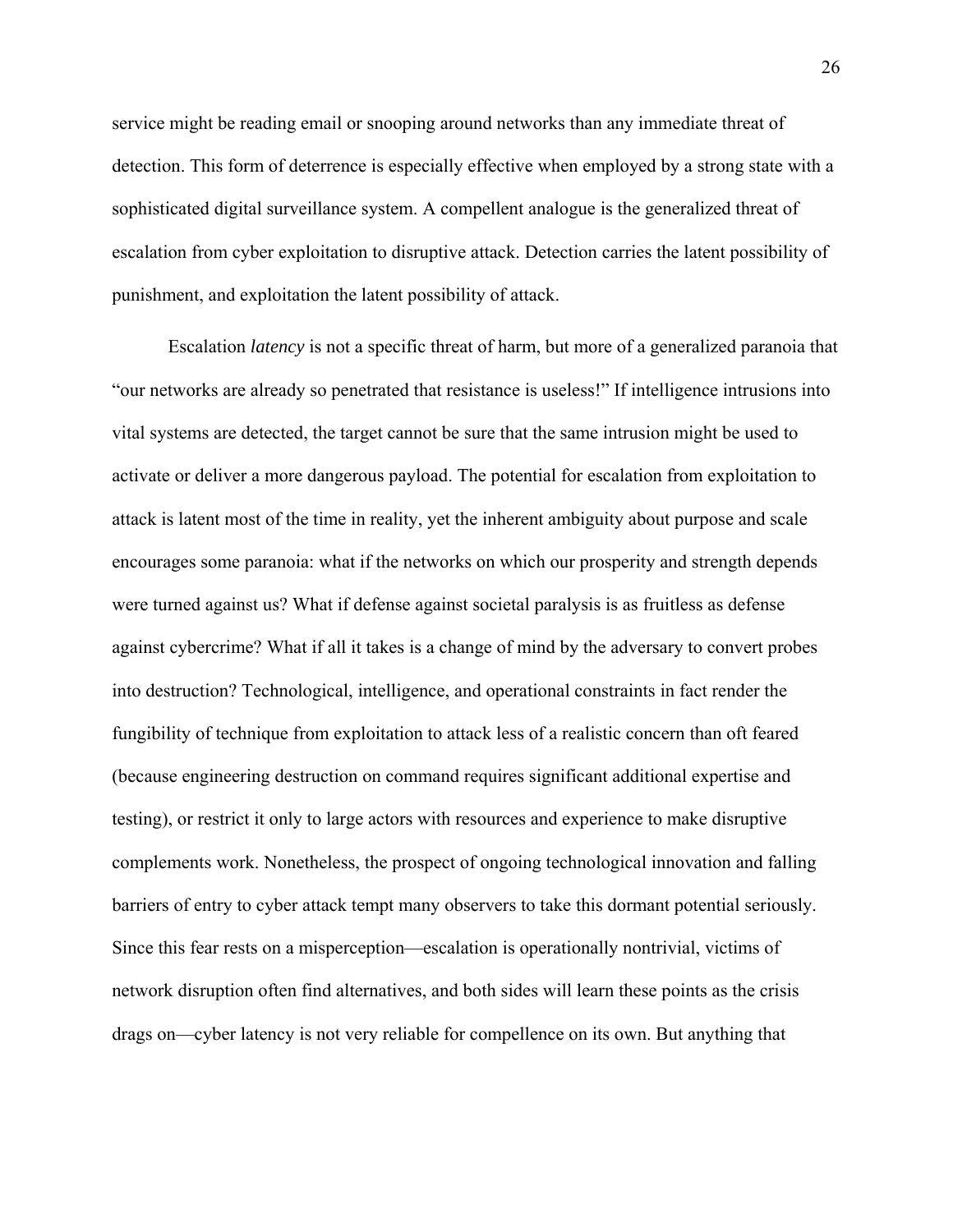creates fear can be at least a little bit useful in a broader gambit; again cyber appears useful as a complement to, not a substitute for, other means of coercion.

Specific and credible coercive signaling is more feasible in the realm of irritant cybercrime beneath the threshold of state-sanctioned retaliation. There exist *extortion* scams that use malware (ransomware) to disable a computer or lock out access to data unless the victim pays into an account which the anonymous attacker can access.<sup>42</sup> This strategy uses the threat of disconnection in a compellent rather than a deterrent role (extortion is also analogous to denial as both threaten failure of the target's cyber operations, the failure of normal operations or the failure of an attack). Cyber blackmail is only useful at small scales where the ransom is less than the reconstitution cost of the embargoed system or the cost of contacting law enforcement. It thus can be most effective against victims who themselves might be on the wrong side of the law, e.g., a threat to embargo a bookie's books or computers that support an illegal racetrack. Authoritarian states can also use threats of disconnection from the internet to cow media outlets and muzzle dissidents. Attempts to cut off a population from the internet altogether, for example in Egypt during the Arab Spring or in China during the Xinjiang unrest of 2009, bleed into the category of control rather than coercion, although expectations that a "kill switch" might be thrown could have a slight persuasive effect on dissidents (who would surely worry more about riot police if it came to that). One can conjure up scenarios where a cyber attack causes costly malfunctions but for some reason audience costs prevent the victim from publicly admitting to the damage or the mechanism. Joel Brenner imagines a scenario where China blackmails a US President by knocking out large sections of the US power grid run that only China can repair through its monopoly on a particular type of generator, but only if the US recalls a carrier strike

<sup>42</sup> Ian Urbina, "Hackers Find New Ways to Breach Computer Security," *The New York Times*, June 21, 2014.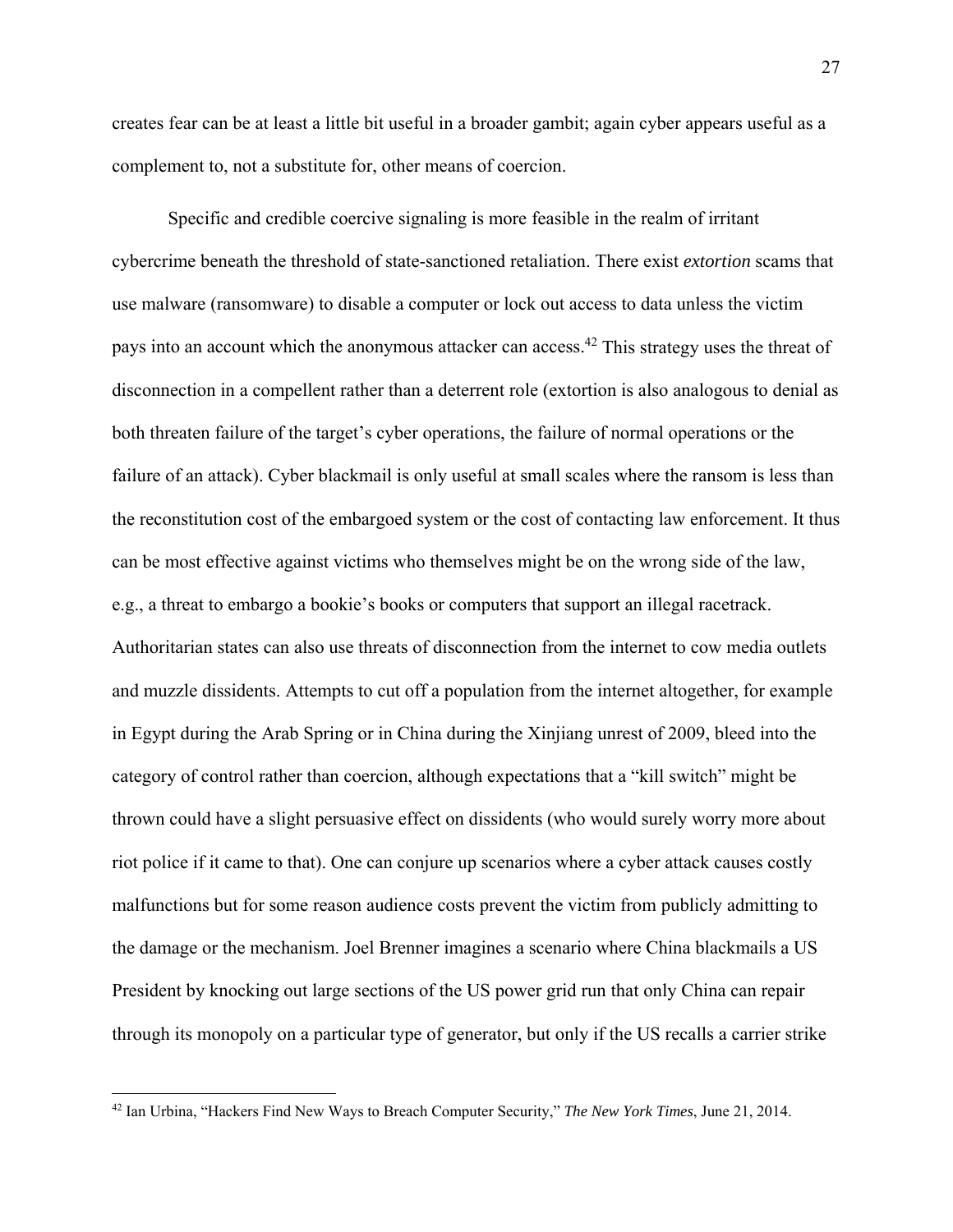group en route to Taiwan.<sup>43</sup> Importantly, all such examples of cyber extortion can only work where the victims are weak or lack alternatives or recourse for some reason. Brenner's scenario would almost certainly backfire on the Chinese.

We discussed above how deception can enhance deterrence by punishing intruders who steal baited data or attack honeypot systems. Deception can also enhance compellence by making the desired action appear more attractive to the target than it actually is. The strategic essence of deception is persuading an adversary to voluntarily take action that is not, ultimately, in its interest. Compellent deception can be described as *seduction*. It is the bread and butter of commonplace internet fraud and one of the charms of the Nigerian princess who needs your help to recover lottery winnings held by an alien hovering over London. Cyber seduction might also be useful for sending bogus orders to enemy troops in the field instructing them to retreat or stow their weapons, or to lure enemy commanders into an ambush. Importantly, as with other cyber complements, the window of vulnerability created through a seductive ruse is only useful if the seducer plans to exploit it in the terrestrial domain.

OCO can be used conjunction with other forms of military force—e.g., disabling early warning or command and control networks in support of an air campaign—to make a threatened intervention seem more potent, if an actor is inclined to threaten military action. That is, a hostile adversary armed with cyber weapons in addition to tanks, fighters, and missiles might appear more able to overcome defenses and thus be better able to issue compellent threats. Likewise, a preparatory cyber campaign to destabilize communications or carry out deception operations could signal a willingness to employ more meaningful forms of aggression in a process of crossdomain *escalation*. Certainly the presence of aggression online helps to cultivate an air of crisis

<sup>43</sup> Brenner, *America the Vulnerable*, chap. 7.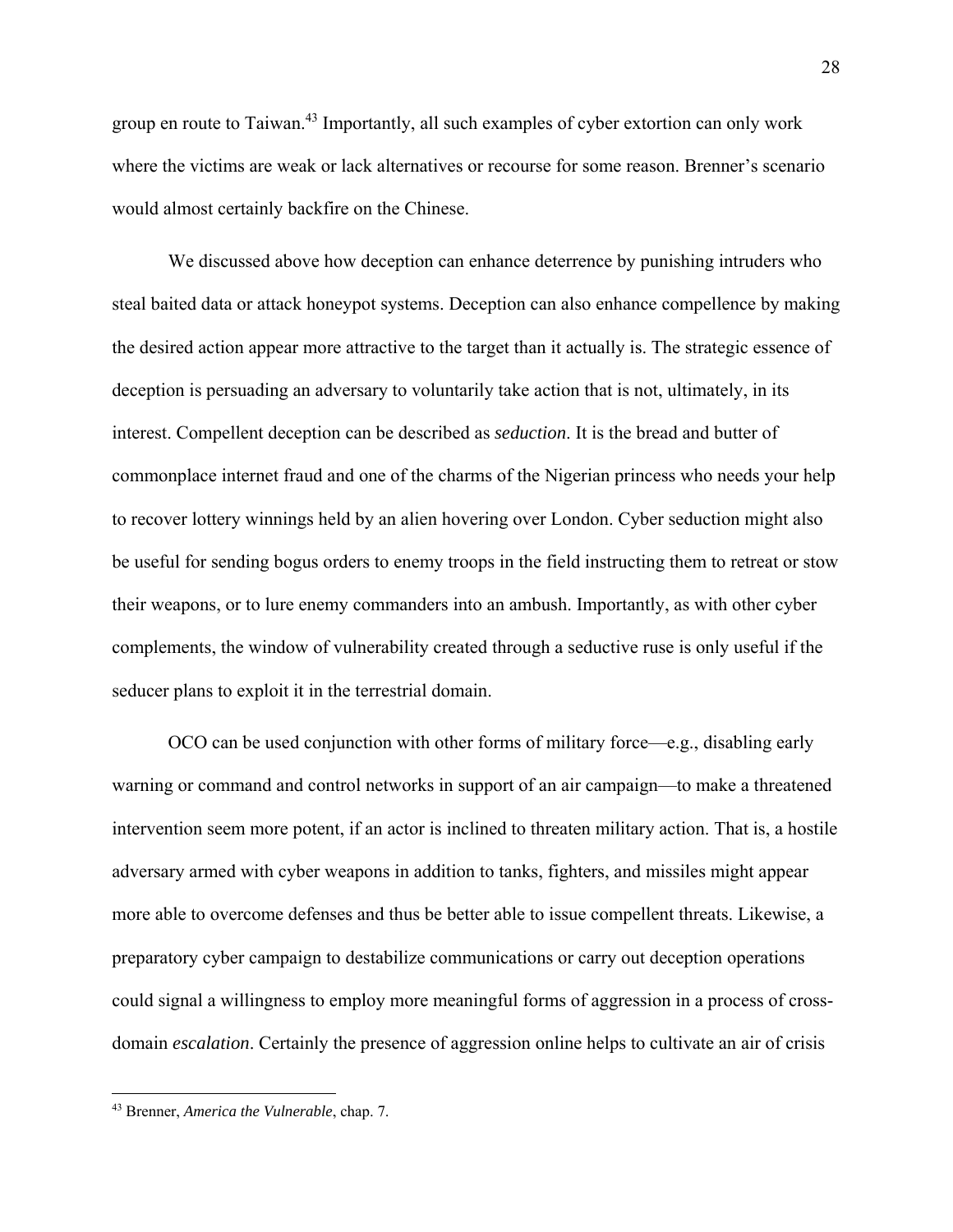which could be useful for strategies of risk or brinksmanship. Something like this seems to have happened in Ukraine in 2014 where cyber attacks accompanied the incursion of Russian commandos to take Crimea without resistance, while mechanized Russian forces mobilized and exercised on the border.<sup>44</sup> Another route to coercion involves outbursts of DDoS attacks and website defacement by civilians to cultivate an air of crisis and provide elites with a diplomatic argument that their hands are tied by popular nationalism. The hands-tying argument loses credibility if the state has demonstrated an ability in tamp down online outbursts at will, as China has. Importantly, all of these mechanisms depend on the coercer having the ability to escalate beyond the cyber domain, leveraging the fear of substantive military assault. Cyber aggression is used to signal the risk or potency of cross-domain escalation.

Cyber defense can likewise enhance the credibility of coercive military threats. If a coercer has and is known to have robust cyber *protection*, then the target will have less faith in preempting or defending against the threatened punishment. Conversely, a coercer who lacks adequate cyber defenses is like the proverbial stone-thrower in a glass house. Threats will lack credibility if exercising them means assured retaliation, in this case a cyber counterattack on military C4ISR that delays or degrades the ability to carry out the promised punishment. But if cyber defense can be assured, then it is easier—or at least less hard—to project military power in the service of coercive diplomacy.<sup>45</sup> The protection of computer networks is thus an important complement to the issuance of cross-domain threats that depend on them. Protection is the

<sup>44</sup> David E. Sanger and Steven Erlanger, "Suspicion Falls on Russia as 'Snake' Cyberattacks Target Ukraine's Government," *The New York Times*, March 8, 2014.

<sup>&</sup>lt;sup>45</sup> Michael Fortmann and Stefanie von Hlatky, "The Revolution in Military Affairs: Impact of Emerging Technologies on Deterrence," in *Complex Deterrence: Strategy in the Global Age*, ed. T. V. Paul, Patrick M. Morgan, and James J. Wirtz (Chicago: University of Chicago Press, 2009), 304–20.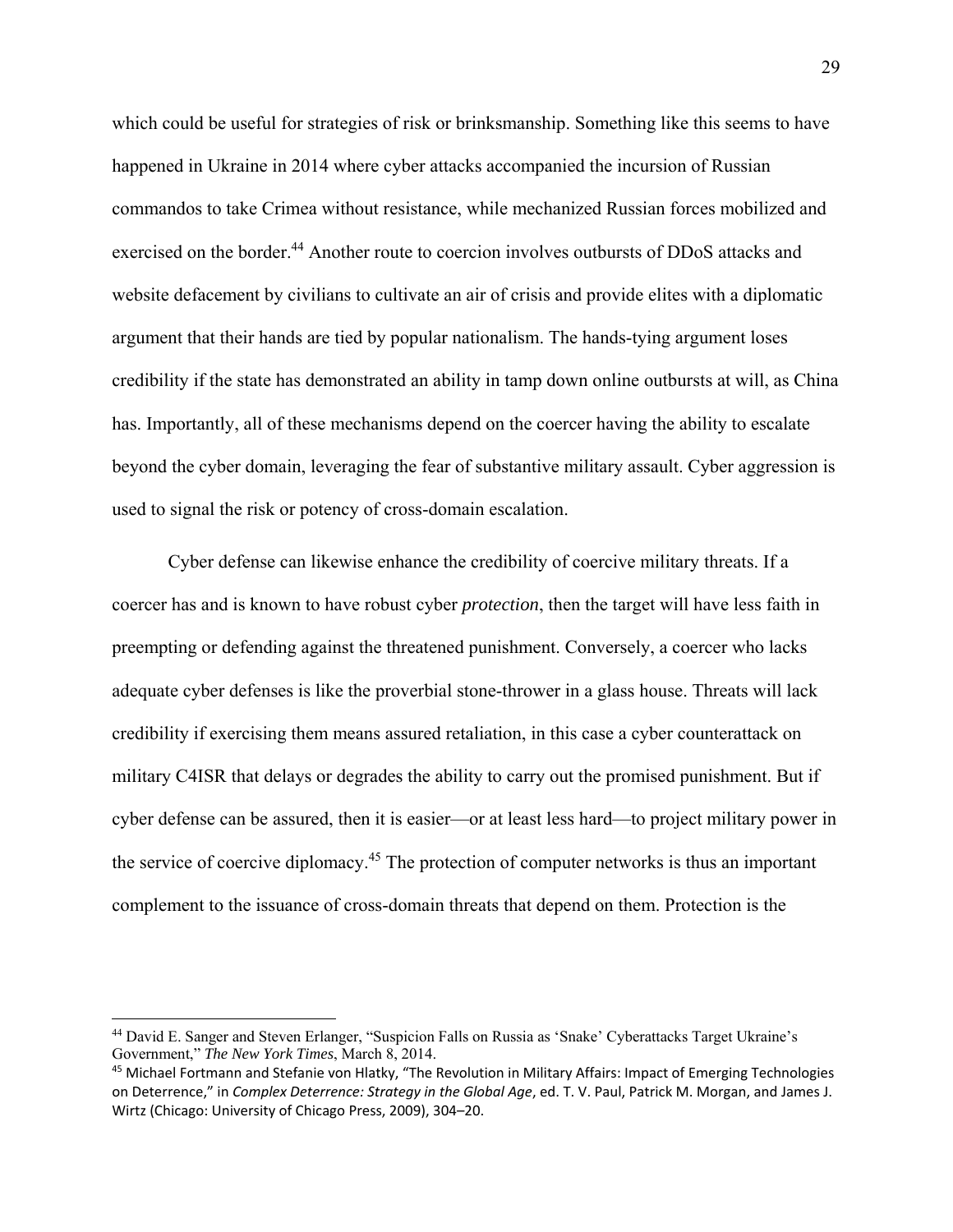inverse of disconnection, seeking to persuade the target that cyber systems will not be unplugged.

To sum up, latency exploits the ambiguity between cyber exploitation and attack to create fears of harmful punishment if the target doesn't comply with demands. Extortion denies the target's use of cyber resources for blackmail purposes. Seduction uses deceptive techniques to lure the target into a position where compellent punishment and denial will be more effective. Escalation uses cyber aggression to signal a risk of more punishing consequences in other domains. Protection of cyber assets improves the credibility of military threats in other domains. This whole discussion shows how closely related deterrence and compellence are. Deterrence can facilitate aggression by blocking counterattack. This may be especially the case for cyber operations, particularly for strong nations like the United States that can use the deterrent threat of military retaliation to cover the employment of offensive cyber tools. As with all forms of coercion, cyber compellence appears to be more complicated than deterrence, even as they share many constraints and signals. For both deterrence and compellence, cyber coercion is most effective when employed as a complementary adjunct with capabilities to hurt in other domains. The capacity of cyber means to operate as a substitute is highly constrained and effective mostly for aggression of the irritant class.

#### *Misperception*

No discussion of coercion would be complete without some attention to the psychological dimension. After all, coercion seeks to influence the mind of the opponent by generating credible signals of future costs and benefits associated with taking (avoiding) certain behavior. These signals can be missed, garbled, or misinterpreted. If, as we argue, cyberspace is a domain that is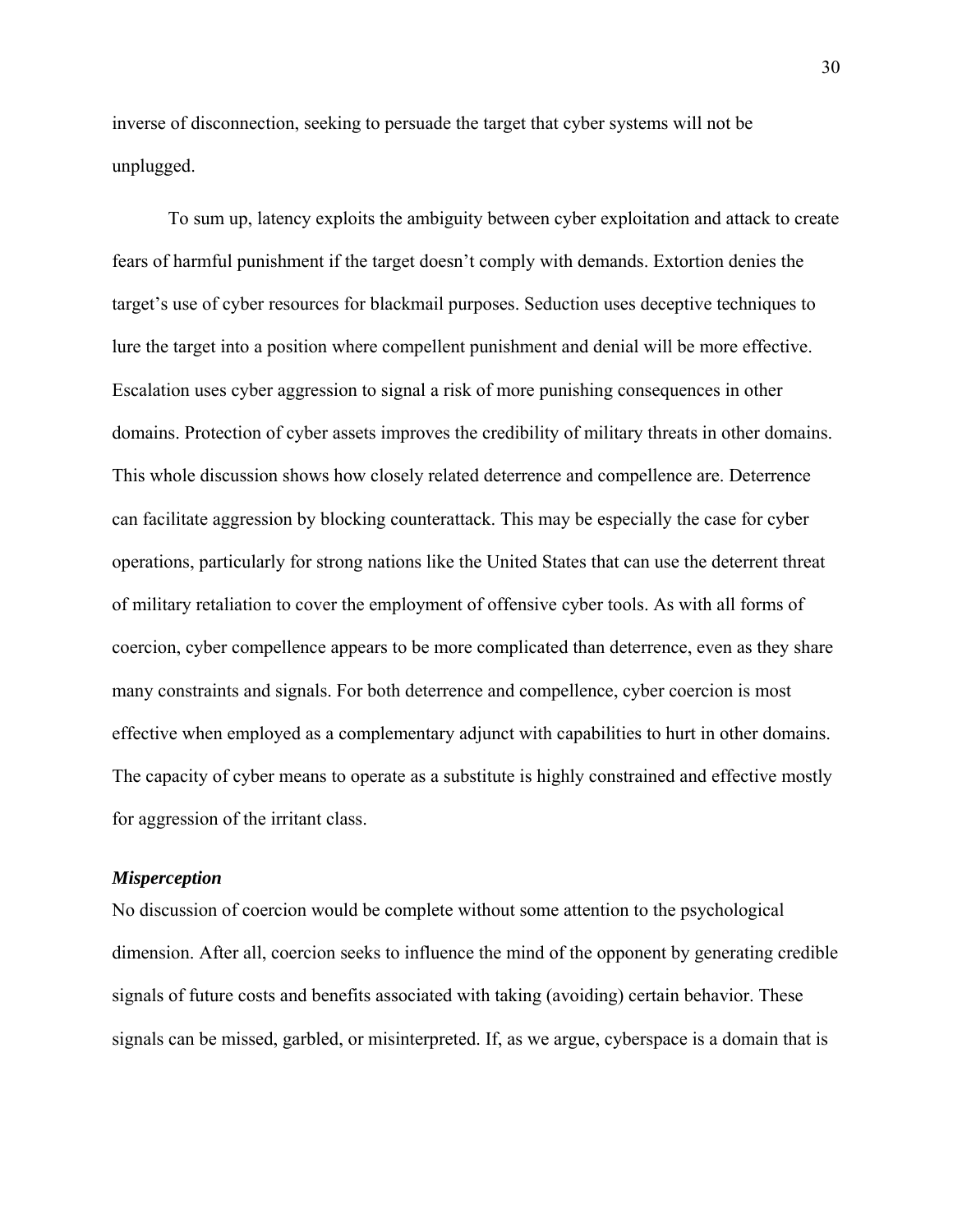especially conducive to deception, then misperception is liable to be a major problem.<sup>46</sup> Cyber operations characterized by secrecy and ambiguity often lack the clarity associated with, say, a military invasion of territory. This secrecy and duplicity inherent in cyber operations makes it easy to misinterpret signals, if indeed it is possible to signal at all. There is an emerging consensus in political science that uncertainty is a major—if not the major—cause of war.<sup>47</sup> Uncertainty in the cyber domain makes it unstable, especially at the low end, even as improved knowledge of the likely costs of war in other domains places a bound on conflict at the higher end. Cyber operations are most useful in an intelligence role, and they can potentially convey information about interests (including the willingness to escalate) without actual fighting. Deliberate collection and pervasive leaks all enhance transparency, which should make conflict less likely. Furthermore, cyberspace is a manmade construct of commonly embraced and mutually beneficial protocols—interoperability is the condition for the possibility of cyber operations—so states collaborate in making internet infrastructure more stable and reliable.<sup>48</sup>At the same time, the secrecy of cyber operations, their complexity, and the asymmetry of access to high quality intelligence may only exacerbate problems of uncertainty.

Misperception has the potential to cause inadvertent escalation. In a crisis combining secret OCO with threats to act in other military domains, adversaries may end up inflicting and accepting greater costs than they would have been willing to pay at the start of the crisis. For

<sup>46</sup> Rose McDermott, "Decision Making Under Uncertainty," in *Proceedings of a Workshop on Deterring Cyberattacks: Informing Strategies and Developing Options for U.S. Policy*, ed. National Research Council (Washington, D.C.: National Academies Press, 2010), 227–42.

<sup>47</sup> James D. Fearon, "Rationalist Explanations for War," *International Organization* 49, no. 3 (1995): 379–414; Erik Gartzke, "War Is in the Error Term," *International Organization* 53, no. 03 (1999): 567–87; Jeffrey M. Kaplow and Erik Gartzke, "Knowing Unknowns: The Effect of Uncertainty in Interstate Conflict" (International Studies Association, 56th Annual Convention, New Orleans, 2015).

<sup>48</sup> Lindsay, "The Impact of China on Cybersecurity"; Daniel W. Drezner, "The Global Governance of the Internet: Bringing the State Back In," *Political Science Quarterly* 119, no. 3 (2004): 477–98.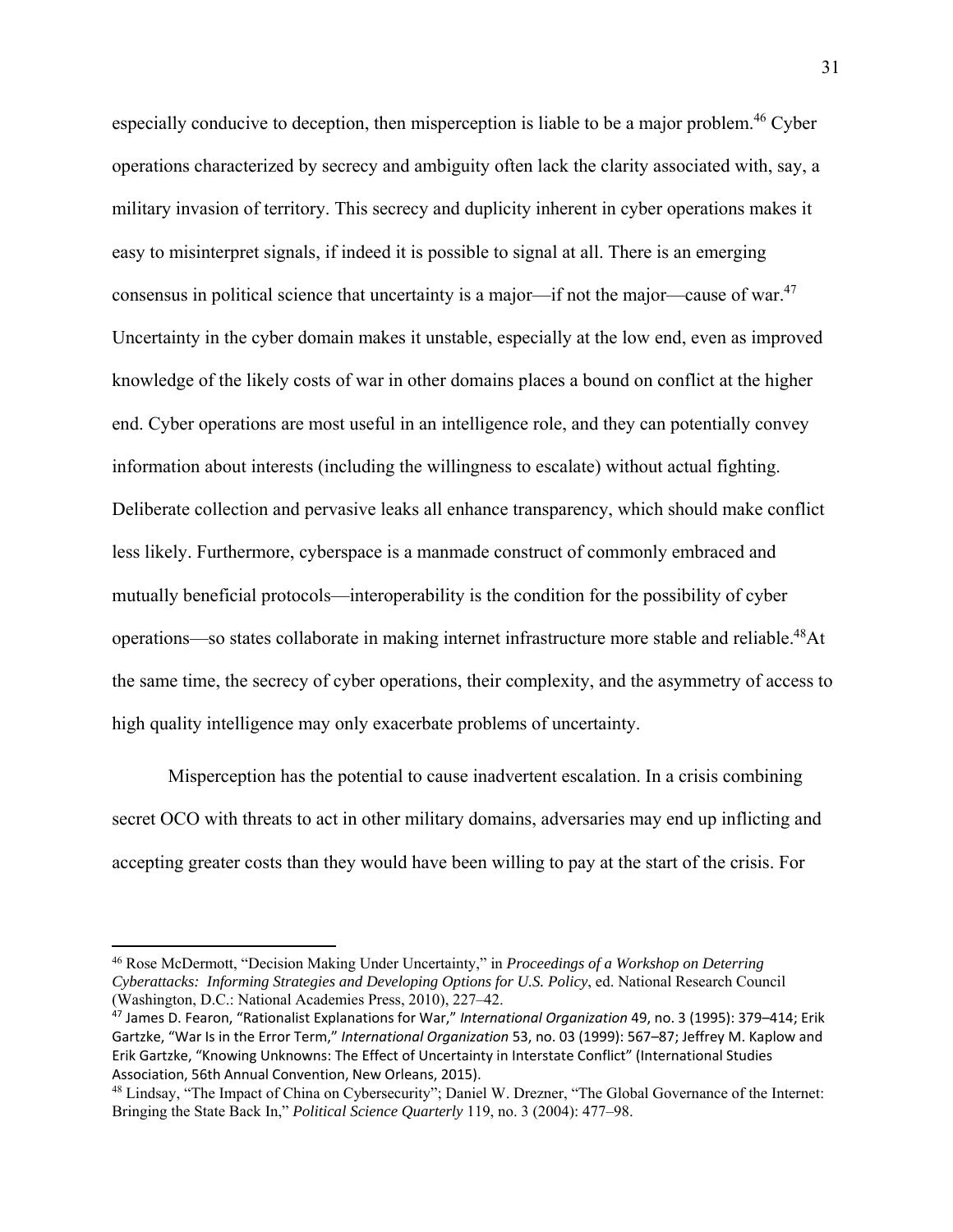example, the use of cyber attacks to degrade an opponent's strategic command and control systems, either as part of a coercive risk strategy or to facilitate limited conventional strikes, could put the opponent into a "use it or lose it" situation.<sup>49</sup> The dangers of inadvertent escalation through the cyber domain are thought to be particularly salient in a US-China conflict scenario due to dangerous combination of US preferences for aggressive C4ISR counterforce operations, the consolidation of nuclear and strategic missile forces in the PLA Rocket Force, Chinese and American convictions that cyber warfare must be used preemptively, and nationalist pressures in both states to retaliate for costly losses.<sup>50</sup>

Escalatory danger is theoretically most stark when the instability of the cyber domain (a result of ambiguity and deception) is combined with the relative stability of the nuclear domain (a result of the transparently horrific costs of nuclear war). OCO penetration of nuclear command and control could lead one side to run greater risks during a brinksmanship contest in the knowledge that the other side's capabilities are degraded, while the other side remains resolved to resist in false confidence that its nuclear deterrent remains intact. The counterforce advantage of OCO depends on its secrecy and thus cannot be revealed, but this erodes the signaling advantages of nuclear weapons which must be revealed. This tension between "winning" and "warning" recurs in many instances of cross-domain deterrence but is dangerously extreme in the cyber-nuclear combination.<sup>51</sup> Fortunately such a crisis is also extremely unlikely (although, unfortunately, slightly less unlikely than during the Cold War).

<sup>49</sup> Barry R. Posen, *Inadvertent Escalation: Conventional War and Nuclear Risks* (Ithaca, N.Y.: Cornell University Press, 1991).

<sup>50</sup> David C. Gompert and Martin Libicki, "Cyber Warfare and Sino-American Crisis Instability," *Survival* 56, no. 4 (2014): 7–22; Avery Goldstein, "First Things First: The Pressing Danger of Crisis Instability in U.S.-China Relations," *International Security* 37, no. 4 (2013): 49–89.

<sup>51</sup> Erik Gartzke and Jon R. Lindsay, "Thermonuclear Cyberwar," *SSRN Working Paper*, July 5, 2016.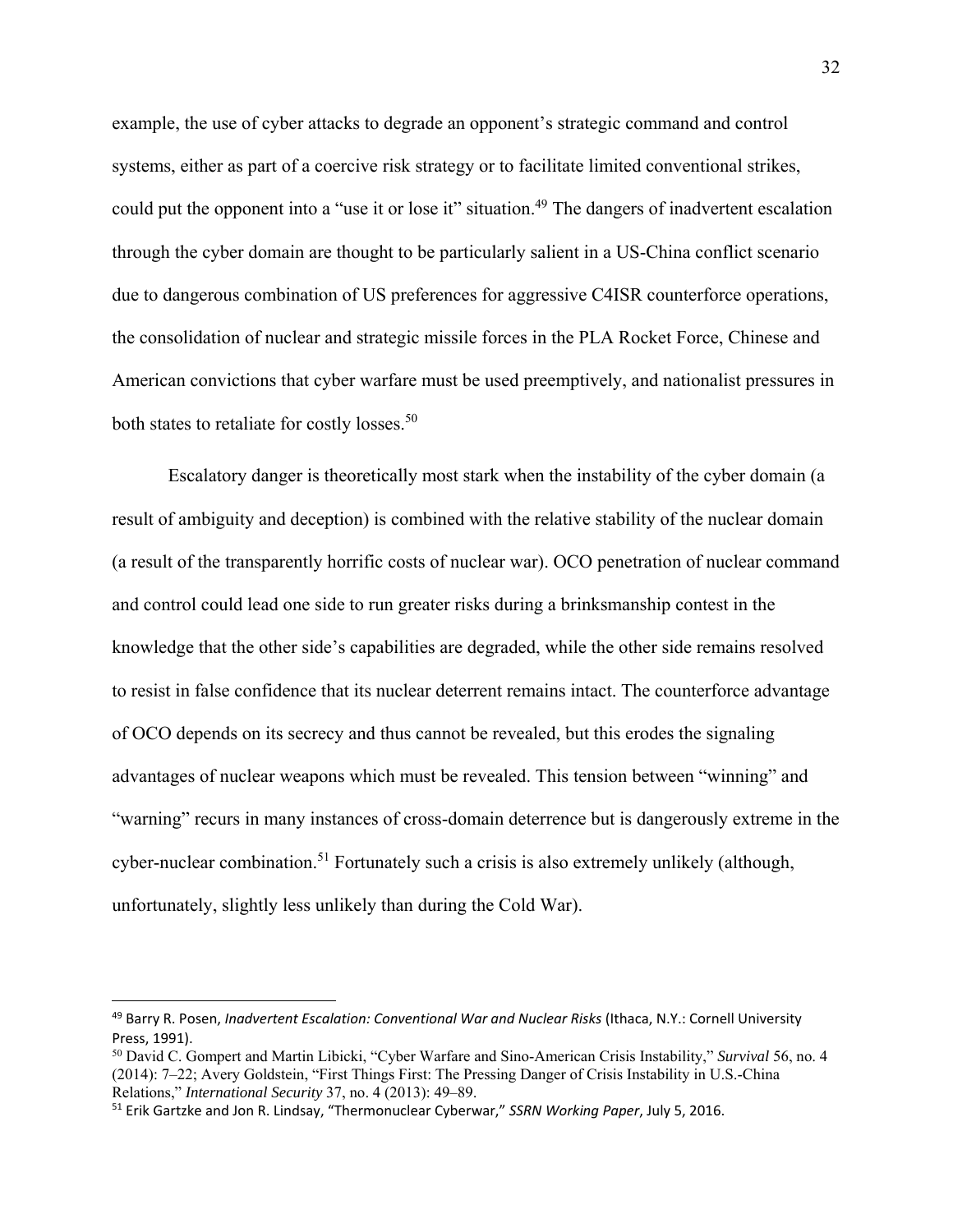#### **The Stability-Instability Paradox in Cyberspace**

In a half-century of internet history we have seen far more cyber espionage and crime than disruption and warfare, and more marginal irritants than operational complements. The attacks that do occur are usually minor and reversible, like website defacement and service denial, rather than serious and destructive, like attacks on industrial control systems. The distribution of actual harms inflicted through cyber operations reflects a lot of minor aggressions and very little of anything major.

This trend is partly explained by barriers to entry. We distinguished irritant from complement cyber harms based on the low costs (and low rewards) of the former and the higher resource and effort requirements (and potentially higher rewards) of the latter. Anyone can get into cybercrime. It is a highly differentiated market to facilitate easy entry and exchange. By the same token, it's hard for most cybercriminals to make much money. High-end espionage is more complicated because it focuses on particular targets and heterogeneous networks rather than indiscriminate predation on homogenous assets. Even successful intrusions do not translate into successful absorption and application, thus fears of erosion of competitive advantage are largely mythical. Cyberwarfare (disruption) is more complicated still and, for now, is mainly only a nation state competency. It is possible to imagine sophisticated non-state groups overcoming the technical, organizational, and intelligence hurdles to conduct seriously disruptive attacks, even as systemic paralysis remains out of reach for all. No one cannot take anonymity for granted if the offense is serious. Moreover, all digitally-savvy actors, including terrorists, are more likely to find the internet useful in an adjunct role supporting other types of operations rather than as a vector for staging a major attack.<sup>52</sup> Apart from the inherent complexity of attack planning,

<sup>52</sup> David C. Benson, "Why the Internet Is Not Increasing Terrorism," *Security Studies* 23, no. 2 (2014): 293–328.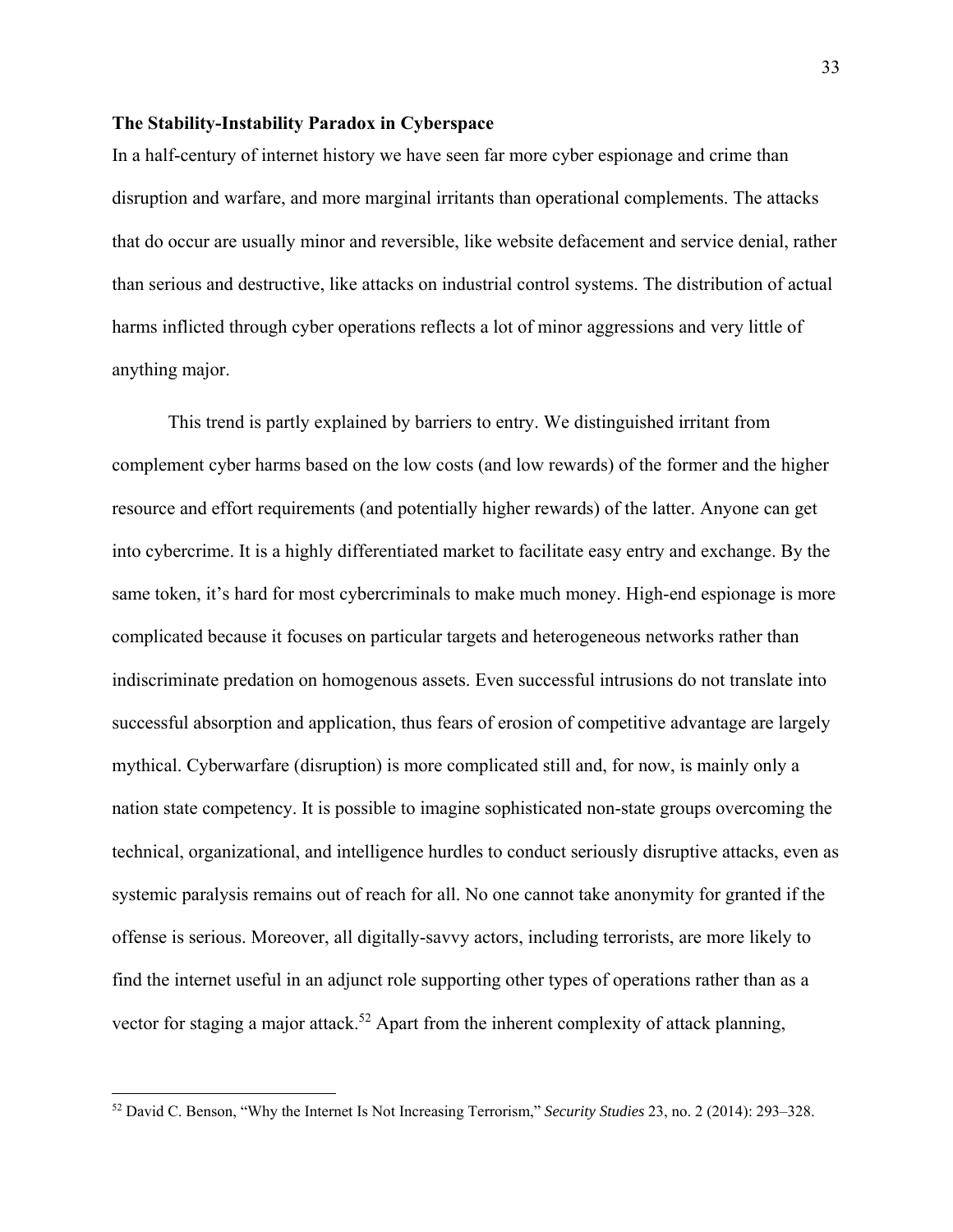moreover, defenders also tend to invest more effort protecting high-reward targets than they do against low-reward targets, which further exacerbates the differential barriers to entry.

Operational costs are only half the story, however. Deterrence also helps to explain the distribution of cyber aggression. Restraint is built into strategic interaction in cyberspace, under most conditions. OCO as a direct harm (i.e., brute force to change the balance of power) is likely to stay beneath the threshold at which the harm inflicted relative to the benefits of connection is great enough to trigger disconnection. The exception is certain situations where pervasive surveillance is used to compel miscreants to avoid using the internet altogether, thus realizing some benefit from their disconnection. Usually, however, political economic actors want to continue to be able to use the internet productively even as they cheat at the margins of mutual agreement about the benefits of connectivity. Cyber attack as a direct harm will likewise be contained to situations where the disruption of computation is minor enough so as not to trigger cross-domain retaliation for serious loss of life or incapacitation of critical infrastructure, or in situations where cyber disruption provides a tactical window of opportunity for a broader combined arms military operation. Cyber options are attractive as substitutes for force only when they are calibrated to enable the attacker to realize some benefit without the exposure to risks that the use of force usually involves. Limited cyber attacks are most appealing to those who have the capacity to conduct them when aggressors are deterred from using more violent measures.

The combination of cross-domain deterrence and voluntary connection to the internet gives rise to a variant of the classic stability-instability paradox. In Glenn Snyder's original articulation, mutually assured destruction could deter nuclear war but was not credible for, and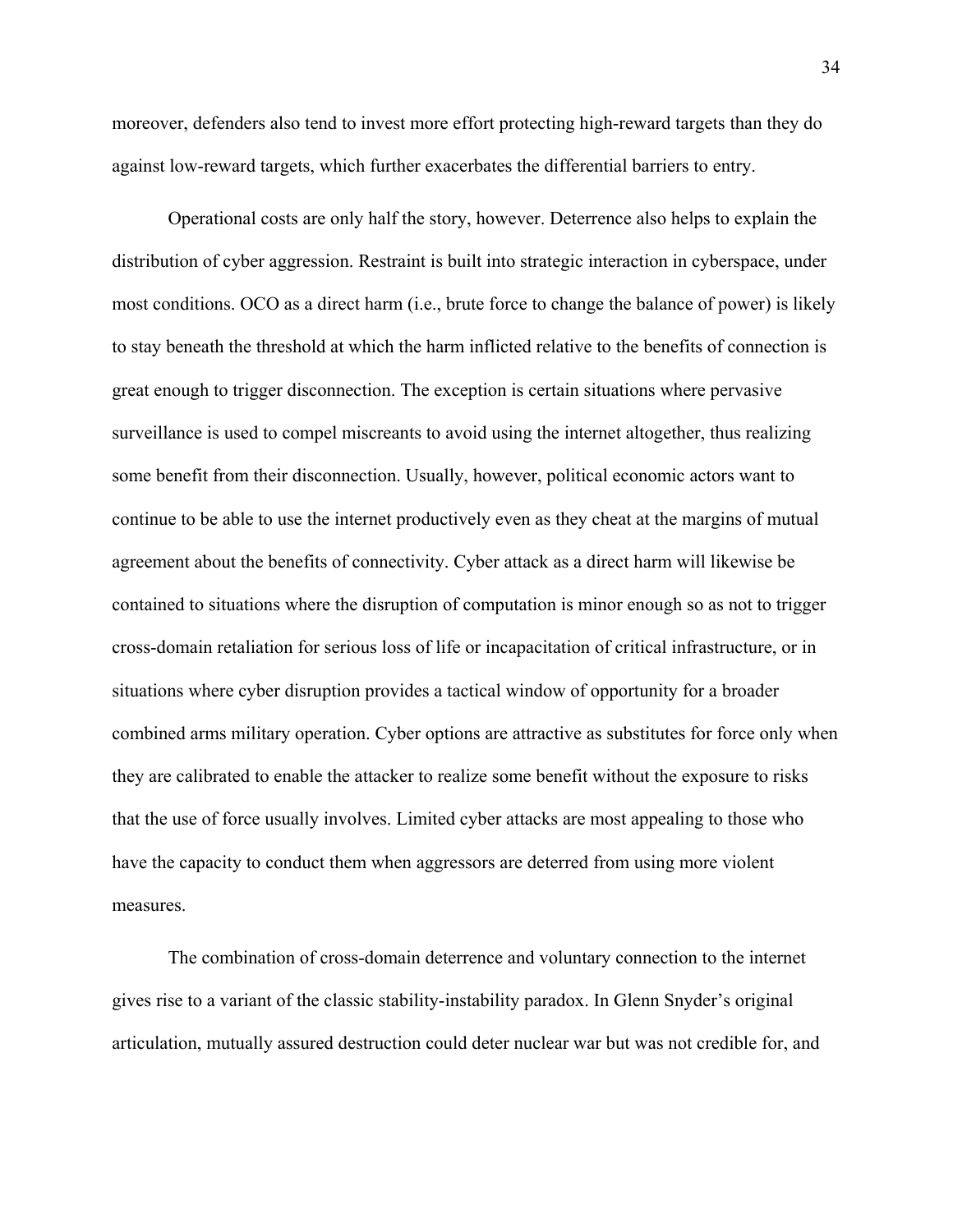might even encourage, limited conventional or proxy conflict.<sup>53</sup> According to Robert Jervis, "To the extent that the military balance is stable at the level of all-out nuclear war, it will become less stable at lower levels of violence."<sup>54</sup> Cyber capacity is a poor substitute for nuclear weapons, myths of paralysis notwithstanding, yet there is a similar logic constraining the distributions of harms which are possible via information technology. To extend this logic to the cyber domain, a variety of deterrent mechanisms contain the most disruptive types of cyber attacks yet fail to contain, and even enable, a wide variety of online espionage, subversion, symbolic protest, and criminal predation. In cyberspace we observe a rather stable damage contest (i.e., no paralysis and only limited disruption) but a very unstable intelligence-counterintelligence contest (lots of espionage and fraud vying with efforts at control and mobilization). Thus the actors that have the ability to carry out highly destructive cyber attacks (mainly state actors for now) lack the motivation to attack. Yet these same actors as well as many others have both the ability and motivation to inflict irritant aggression with little fear of suffering consequences By and large, cyber options fill out the lower end of the conflict spectrum where deterrence is not as credible or reliable. The very few cases of physically disruptive cyber attack we do observe—mainly powerful states conducting covert action, subversive propaganda, or battlefield support operations against militarily weaker opponents—have notably involved stronger actors who not only have the capacity to plan and conduct a sophisticated attack but also have the ability to deter retaliation against their use of OCO.

The cyber variant of the stability-instability paradox has a slightly different logic, however. In the nuclear realm, actors cannot disconnect from the threatened harm, and this is

<sup>53</sup> Glenn H Snyder, *Deterrence and Defense: Toward a Theory of National Security* (Princeton, N.J.: Princeton University Press, 1961).

<sup>54</sup> Robert Jervis, *The Illogic Of American Nuclear Strategy* (Ithaca, NY: Cornell University Press, 1984), 31.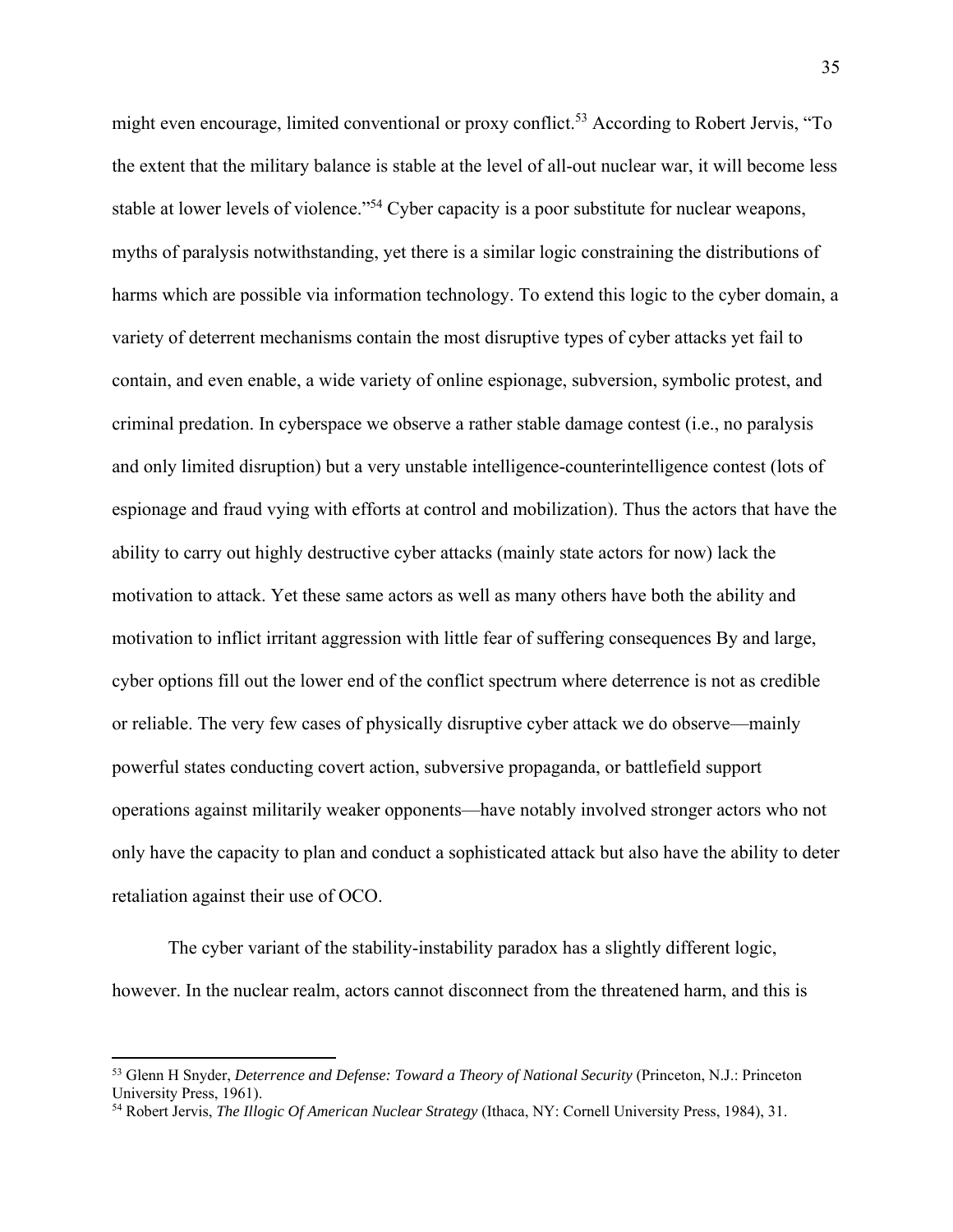what makes the threatened destruction both mutual and assured. When there are many missiles with many warheads, the chance of intercepting them on the ground through a disarming counterforce strike or in the air through ballistic missile defense with any confidence is depressingly small. Not so in cyberspace, where connection to the internet and acceptance of connections through it is voluntary. Attackers thus rely on deception to exploit vulnerabilities and ensure they can access their targets. However, offensive deception can fail in the fog of cyberwar, and defenders can be deceptive as well; both are more likely with high-reward targets, where cross domain deterrence is also more credible. The need to preserve internet connections to facilitate ongoing and future deception as well as the need to preserve stealth to avoid the consequences of getting caught imposes discipline on attackers.

Actors cannot enjoy the substantial benefits of interconnection without accepting some risk of exploitation and attack. Perfect defense (internet lockout) with advantage accruing exclusively to one political group or another, is not feasible. Moreover, because cyber harms share similar techniques, the observed abundance of exploitation represents a latent potential for attack. The latent escalatory potential of even minor irritants leads to rampant fears of unrestrained catastrophe, to be sure. Yet this latent potential is difficult to harness for targeted coercion because the threat is self-effacing. Declared cyber threats that highlight the target's vulnerability to exploitation are readily mitigated. Instead, the ineradicable threat of cyber catastrophe, so long as the internet continues to be useful, creates a general if diffuse deterrent effect among all parties who value their connection to the internet. No one who wants to make money on the internet really wants to have a cyberwar.

Large powers like the U.S. are highly dependent on the internet but also highly skilled at inflicting harm through a variety of means. Poor powers across the digital divide may have a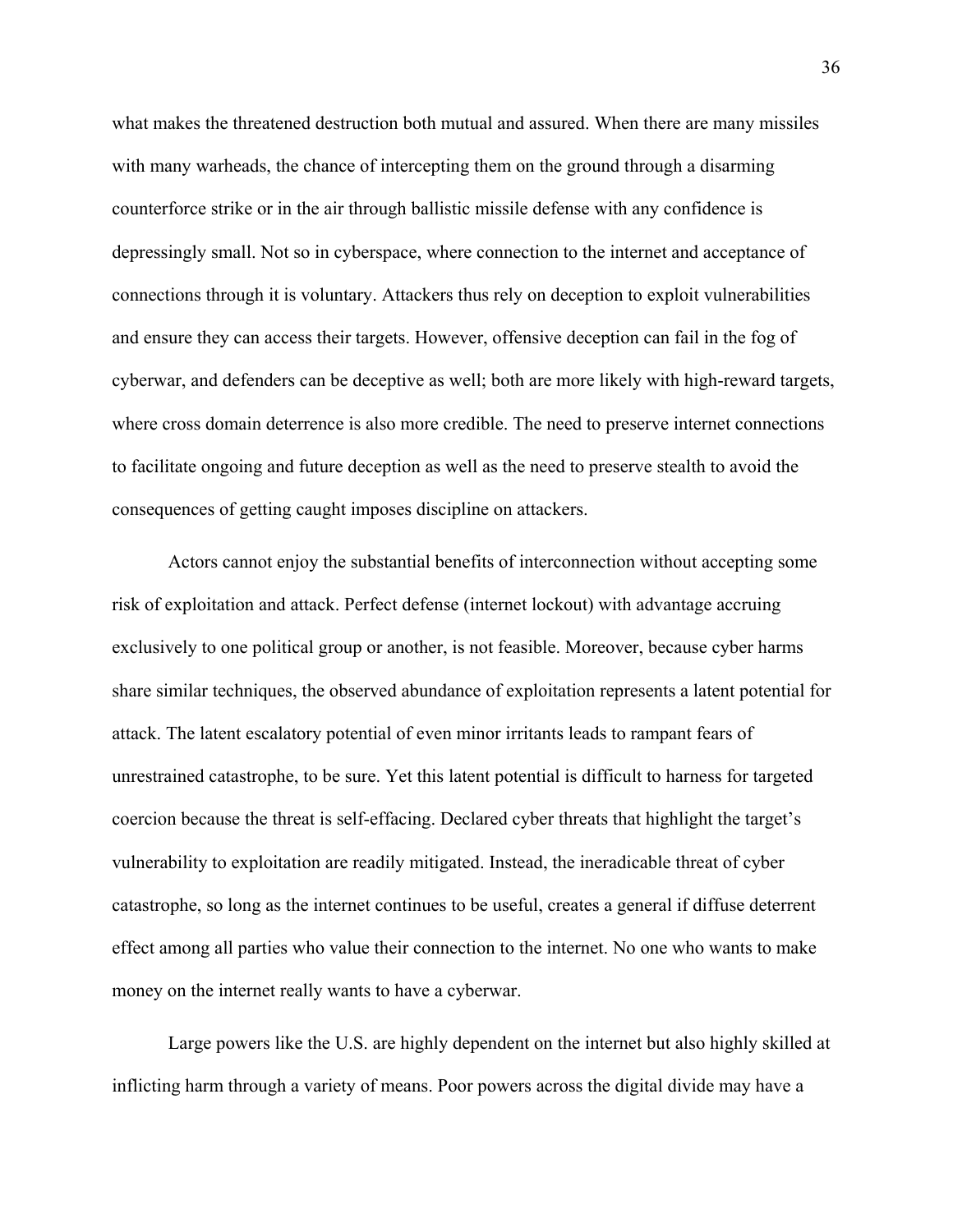smaller digital attack surface, while medium powers may have vulnerability but lack a range of forces to deter attacks. This might imply a curvature to the utility of cyber coercion. Strong and capable countries are vulnerable to cyber harm but can deter through other military instruments. Poor states are not vulnerable. It may be the prosperous small or digitally developing who are in the most trouble, since they cannot credibly deter and are highly dependent on the internet. The cases of Estonia and Ukraine are suggestive. The information revolution is often thought to be a boon to non-state actors, and indeed it is, but mainly in the irritant class of cyber operations. Moreover, the increasing ubiquity and sophistication of information technologies can be expected to have something of a democratizing effect on intelligence and counterintelligence techniques whereby firms and citizens will have access to and be concerned about the types of things that were historically the purview of obscure state intelligence organs. However, it would be a mistake to use the increasing ferment of low-intensity information contests to infer the shape of higher intensity activity. On the contrary, the traditional logic of war will continue to dominate the expression of cyber aggression.

Because threatened internet harms depend on voluntary connections in the first place, and as many actors have alternative means to inflict (cross-domain) harm in retaliation, the coercive utility of cyberspace is actually somewhat limited. At the same time an ever increasing variety of irritants and more temperamental operational complements becomes available for political interaction. The "net" result is that opponents have strong incentives to impose costs via the internet but also to keep those costs low enough to preserve interconnection and avoid retaliation. Therefore, contests in damage will remain relatively stable while contests in intelligence will be increasingly unstable. The human-built world is becoming more complex, to